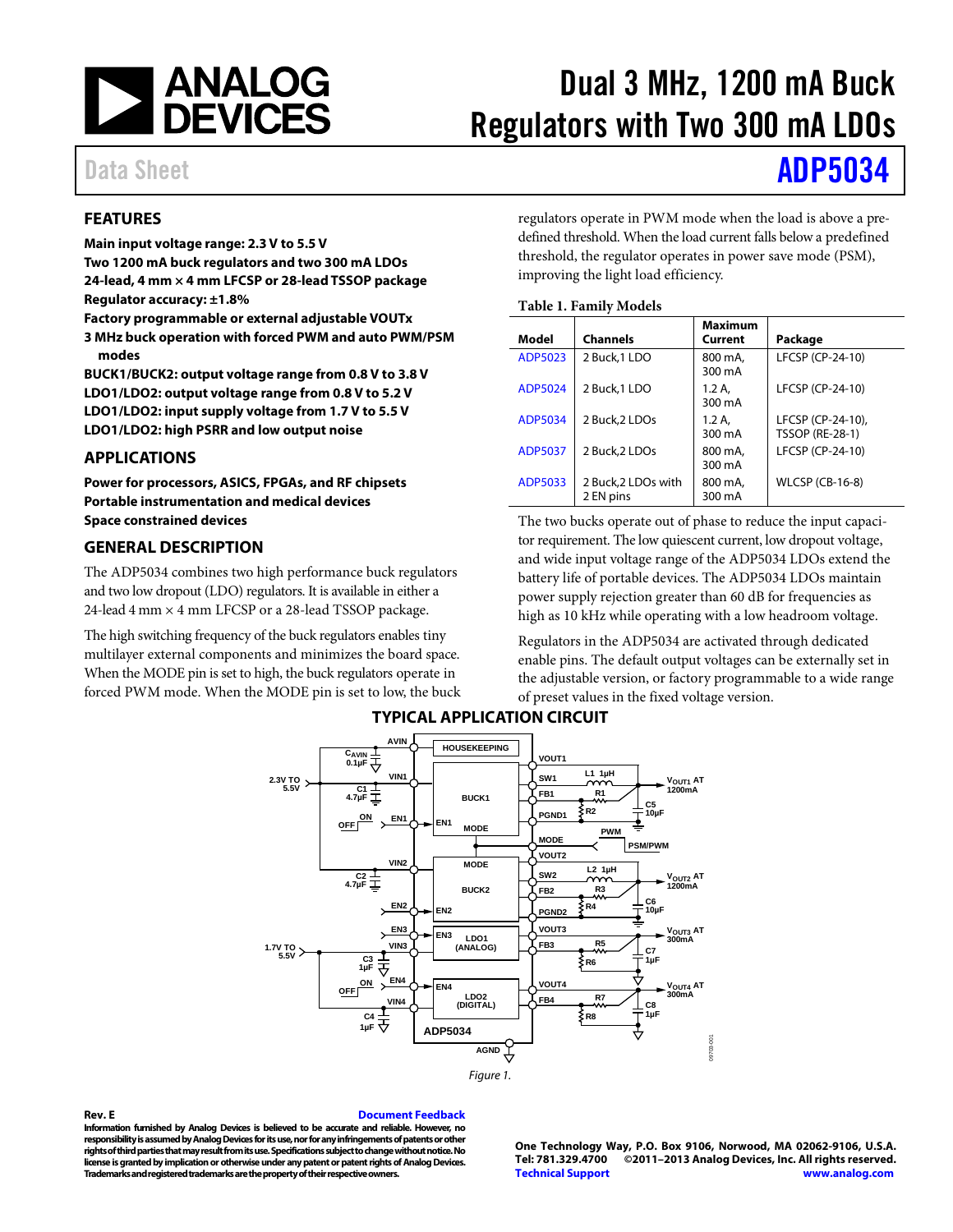# **ADP5034\* PRODUCT PAGE QUICK LINKS**

**Last Content Update: 02/23/2017**

# **[COMPARABLE PARTS](http://www.analog.com/parametricsearch/en/11002?doc=ADP5034.pdf&p0=1&lsrc=pst)**

View a parametric search of comparable parts.

# **[EVALUATION KITS](http://www.analog.com/adp5034/evalkits?doc=ADP5034.pdf&p0=1&lsrc=ek)**

• ADP5034 Evaluation Board

# **[DOCUMENTATION](http://www.analog.com/adp5034/documentation?doc=ADP5034.pdf&p0=1&lsrc=doc)**

### **Application Notes**

• AN-1311: Complex Power Supply Sequencing Made Easy

### **Data Sheet**

• ADP5034: Dual 3 MHz, 1200 mA Buck Regulators with Two 300 mA LDOs Data Sheet

### **User Guides**

- UG-271: Evaluation Board for the ADP5023/ADP5024/ ADP5034/ADP5037 Micro Power Management Unit (PMU)
- UG-439: Evaluation Board for the ADP5034 TSSOP Micro Power Management Unit (PMU)

# **[TOOLS AND SIMULATIONS](http://www.analog.com/adp5034/tools?doc=ADP5034.pdf&p0=1&lsrc=tools)**

- 5V uPMU BuckDesigner
- ADI Linear Regulator Design Tool and Parametric Search
- ADIsimPower™ Voltage Regulator Design Tool

# **[REFERENCE MATERIALS](http://www.analog.com/adp5034/referencematerials?doc=ADP5034.pdf&p0=1&lsrc=rm)**

## **Solutions Bulletins & Brochures**

- Integrated Power Solutions for Altera FPGAs
- Integrated, High Power Solutions for Xilinx FPGAs

# **[DESIGN RESOURCES](http://www.analog.com/adp5034/designsources?doc=ADP5034.pdf&p0=1&lsrc=dr)**

- ADP5034 Material Declaration
- PCN-PDN Information
- Quality And Reliability
- Symbols and Footprints

# **[DISCUSSIONS](http://www.analog.com/adp5034/discussions?doc=ADP5034.pdf&p0=1&lsrc=disc)**

View all ADP5034 EngineerZone Discussions.

# **[SAMPLE AND BUY](http://www.analog.com/adp5034/sampleandbuy?doc=ADP5034.pdf&p0=1&lsrc=sb)**

Visit the product page to see pricing options.

# **[TECHNICAL SUPPORT](http://www.analog.com/support/technical-support.html?doc=ADP5034.pdf&p0=1&lsrc=techs)**

Submit a technical question or find your regional support number.

# **[DOCUMENT FEEDBACK](https://form.analog.com/Form_Pages/feedback/documentfeedback.aspx?doc=ADP5034.pdf&product=ADP5034&p0=1&lsrc=dfs)**

Submit feedback for this data sheet.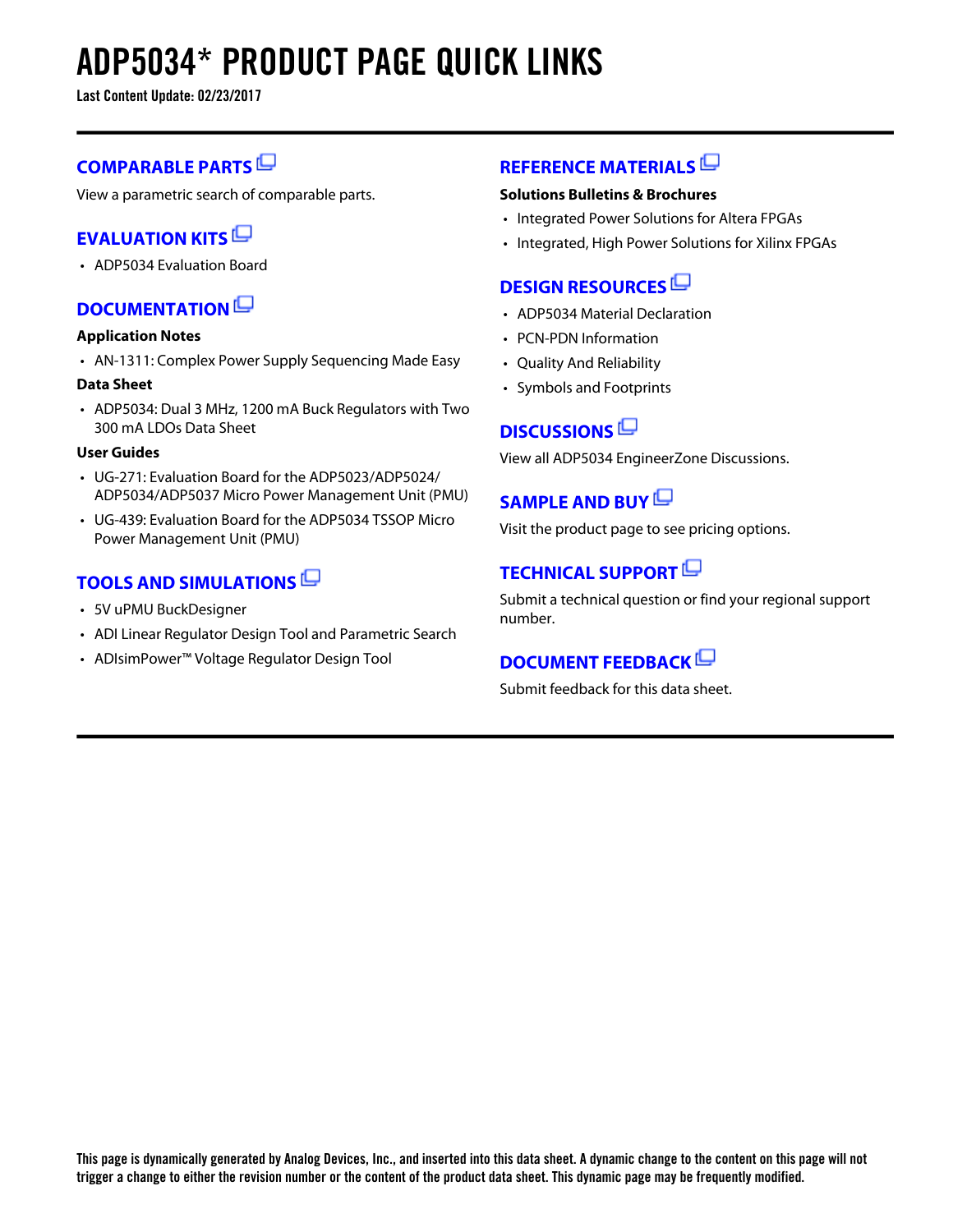# **ADP5034**

# **TABLE OF CONTENTS**

| Input and Output Capacitor, Recommended Specifications 6 |
|----------------------------------------------------------|
|                                                          |
|                                                          |
|                                                          |
|                                                          |
|                                                          |

| Power Dissipation and Thermal Considerations  23 |  |
|--------------------------------------------------|--|
|                                                  |  |
|                                                  |  |
|                                                  |  |
|                                                  |  |
|                                                  |  |
|                                                  |  |
|                                                  |  |
|                                                  |  |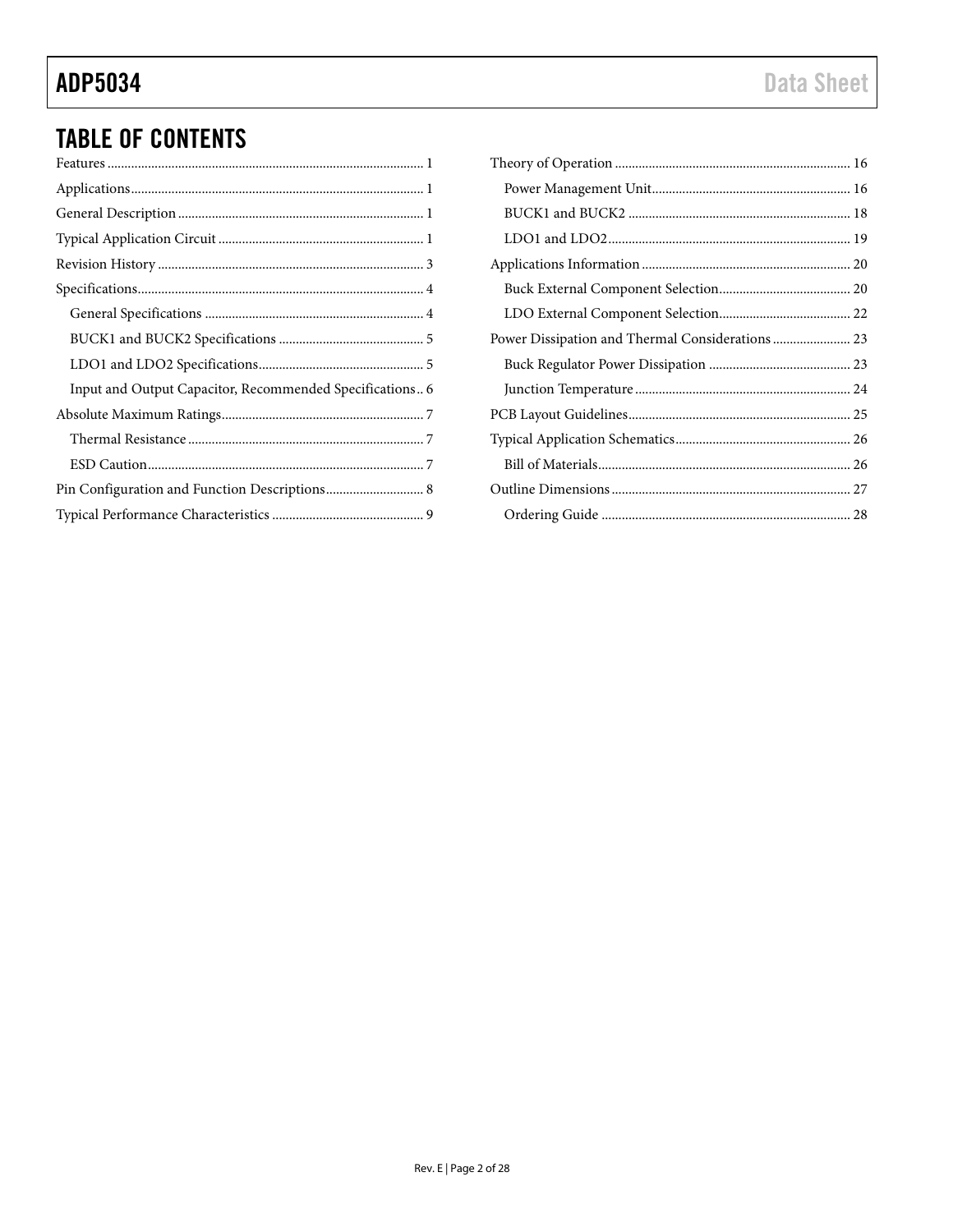# <span id="page-3-0"></span>**REVISION HISTORY**

| 5/13-Rev. D to Rev. E    |  |
|--------------------------|--|
|                          |  |
|                          |  |
|                          |  |
|                          |  |
|                          |  |
|                          |  |
| $1/13$ —Rev. C to Rev. D |  |
|                          |  |

## **11/12—Rev. B to Rev. C**

|--|--|

# **7/12—Rev. A to Rev. B**

| Added 28-Lead TSSOP Package Throughout  1                    |  |
|--------------------------------------------------------------|--|
| Changes to Output Voltage Accuracy Parameter, Added TSSOP    |  |
| SW On Resistance Specifications, Changes to Voltage Feedback |  |
| Minimum and Maximum Values, and Changes to Active Pull-      |  |
|                                                              |  |
| Changes to Output Voltage Accuracy Parameter and Voltage     |  |
| Feedback Minimum and Maximum Values in Table 3; Changes      |  |
|                                                              |  |
| Added Thermal Resistance Values for TSSOP Package, Table 67  |  |
|                                                              |  |
|                                                              |  |
|                                                              |  |
|                                                              |  |
|                                                              |  |
| Changes to Figure 35 and Figure 39 Caption  14               |  |
| Changes to Undervoltage Lockout Section17                    |  |
|                                                              |  |
|                                                              |  |
| Changes to Equation 9 and Following Paragraph23              |  |
| Added UG-349 to PCB Layout Guidelines Section25              |  |
|                                                              |  |
|                                                              |  |
|                                                              |  |
| $10/11$ – Rev. 0 to Rev. A                                   |  |

| Change to Table 1, Low UVLO Input Voltage Falling Parameter, |  |
|--------------------------------------------------------------|--|
|                                                              |  |
| Change to Table 2, Output Voltage Accuracy Parameter, Test   |  |
|                                                              |  |
| Change to Table 2, Line Regulation Parameter, Symbols        |  |
|                                                              |  |
| Change to Table 2, Load Regulation Parameter, Symbols        |  |
|                                                              |  |
| Changes to Table 2, Reversed the RPFET and RNFET Symbols for |  |
| the SW On Resistance Parameter and Changes to Typ and Max    |  |
|                                                              |  |
| Changes to Table 3, Output Accuracy Parameter, Test          |  |
|                                                              |  |
| Changes to Table 3, Line Regulation Parameter, Symbols       |  |
| Column and Test Conditions/Comments Column 4                 |  |
| Change to Table 3, Changes to Dropout Voltage Parameter and  |  |
| Added Specification to Dropout Voltage Parameter  5          |  |
|                                                              |  |
| Change to Table 4, BUCK1, BUCK2 Output Capacitor             |  |
|                                                              |  |
|                                                              |  |
|                                                              |  |
|                                                              |  |
|                                                              |  |
| Moved Power Dissipation and Thermal Considerations           |  |
|                                                              |  |
|                                                              |  |
|                                                              |  |
|                                                              |  |
|                                                              |  |
|                                                              |  |
|                                                              |  |
| Changes to Output Capacitor Section and Table 8 19           |  |
| Change to VRIPPLE Equation, Table 9, and Figure 5020         |  |
| Changes to Input and Output Capacitor Properties Section 21  |  |
|                                                              |  |
|                                                              |  |
| Changes to LDO Regulator Power Dissipation Section23         |  |
|                                                              |  |
|                                                              |  |
|                                                              |  |
|                                                              |  |

## **6/11—Revision 0: Initial Version**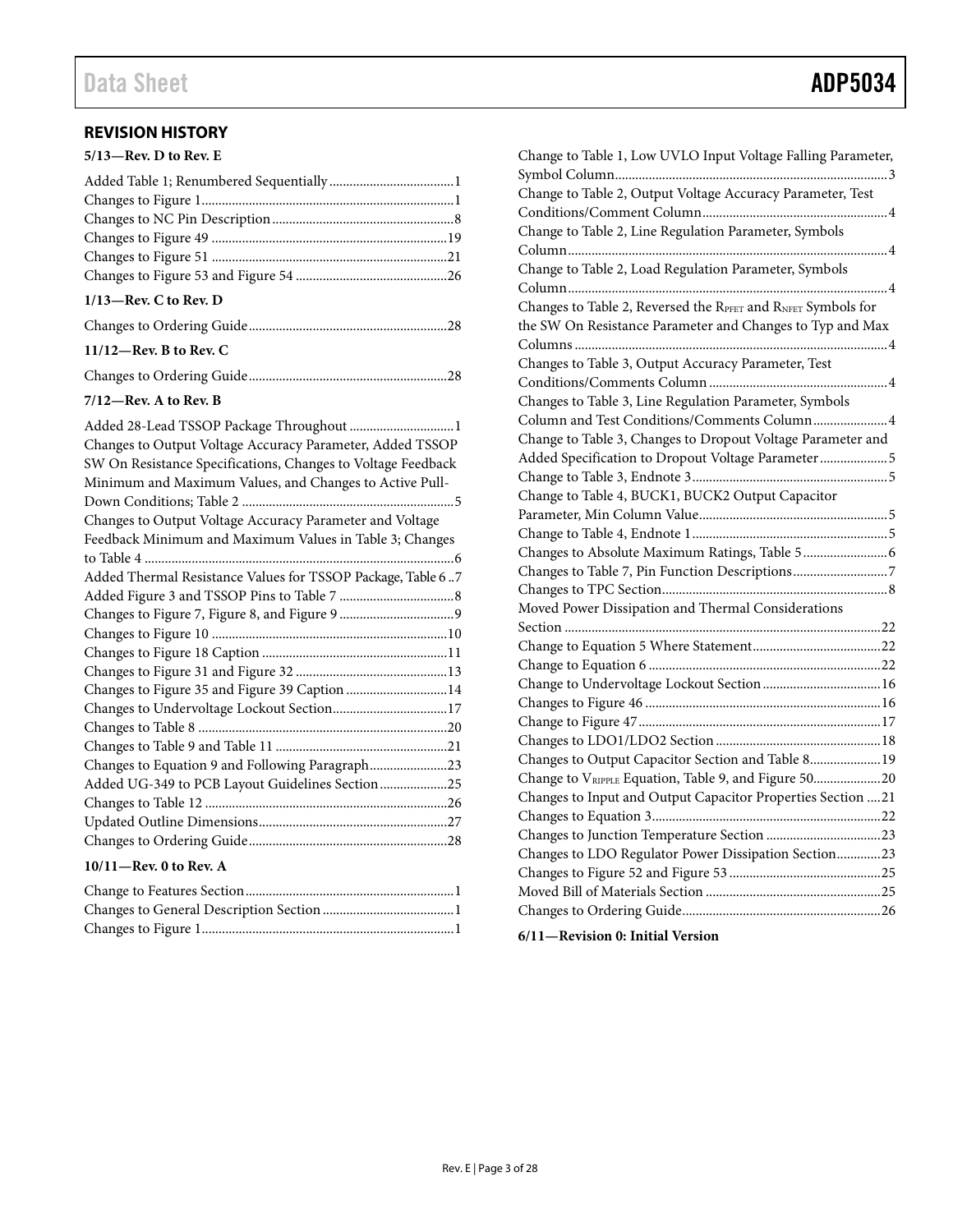# <span id="page-4-0"></span>SPECIFICATIONS

# <span id="page-4-1"></span>**GENERAL SPECIFICATIONS**

 $V_{AVIN} = V_{IN1} = V_{IN2} = 2.3$  V to 5.5 V;  $V_{IN3} = V_{IN4} = 1.7$  V to 5.5 V;  $T_J = -40^{\circ}C$  to +125°C for minimum/maximum specifications, and  $T_A =$ 25°C for typical specifications, unless otherwise noted.

#### **Table 2.**

| <b>Parameter</b>                 | Symbol                  | <b>Test Conditions/Comments</b>          | Min  | <b>Typ</b> | Max   | <b>Unit</b> |
|----------------------------------|-------------------------|------------------------------------------|------|------------|-------|-------------|
| <b>INPUT VOLTAGE RANGE</b>       | VAVIN, VIN1, VIN2       |                                          | 2.3  |            | 5.5   | v           |
| THERMAL SHUTDOWN                 |                         |                                          |      |            |       |             |
| Threshold                        | <b>TS</b> <sub>SD</sub> | $TJ$ rising                              |      | 150        |       | °C          |
| <b>Hysteresis</b>                | TS <sub>SD-HYS</sub>    |                                          |      | 20         |       | °C          |
| START-UP TIME <sup>1</sup>       |                         |                                          |      |            |       |             |
| BUCK1, LDO1, LDO2                | t <sub>start1</sub>     |                                          |      | 250        |       | μs          |
| BUCK <sub>2</sub>                | t <sub>start2</sub>     |                                          |      | 300        |       | μs          |
| EN1, EN2, EN3, EN4, MODE INPUTS  |                         |                                          |      |            |       |             |
| Input Logic High                 | V <sub>H</sub>          |                                          | 1.1  |            |       | v           |
| Input Logic Low                  | V <sub>IL</sub>         |                                          |      |            | 0.4   | v           |
| Input Leakage Current            | <b>VI-LEAKAGE</b>       |                                          |      | 0.05       | 1     | μA          |
| <b>INPUT CURRENT</b>             |                         |                                          |      |            |       |             |
| All Channels Enabled             | <b>STBY-NOSW</b>        | No load, no buck switching               |      | 108        | 175   | μA          |
| All Channels Disabled            | <b>I</b> SHUTDOWN       | $T_1 = -40^{\circ}$ C to $+85^{\circ}$ C |      | 0.3        | 1     | μA          |
| <b>VIN1 UNDERVOLTAGE LOCKOUT</b> |                         |                                          |      |            |       |             |
| High UVLO Input Voltage Rising   | <b>UVLOVIN1RISE</b>     |                                          |      |            | 3.9   | v           |
| High UVLO Input Voltage Falling  | <b>UVLOVIN1FALL</b>     |                                          | 3.1  |            |       |             |
| Low UVLO Input Voltage Rising    | <b>UVLOVIN1RISE</b>     |                                          |      |            | 2.275 |             |
| Low UVLO Input Voltage Falling   | <b>UVLOVIN1FALL</b>     |                                          | 1.95 |            |       | v           |

 $^1$  Start-up time is defined as the time from EN1 = EN2 = EN3 = EN4 from 0 V to VAVIN to VOUT1, VOUT2, VOUT3, and VOUT4 reaching 90% of their nominal level. Start-up times are shorter for individual channels if another channel is already enabled. See th[e Typical Performance Characteristics](#page-9-0) section for more information.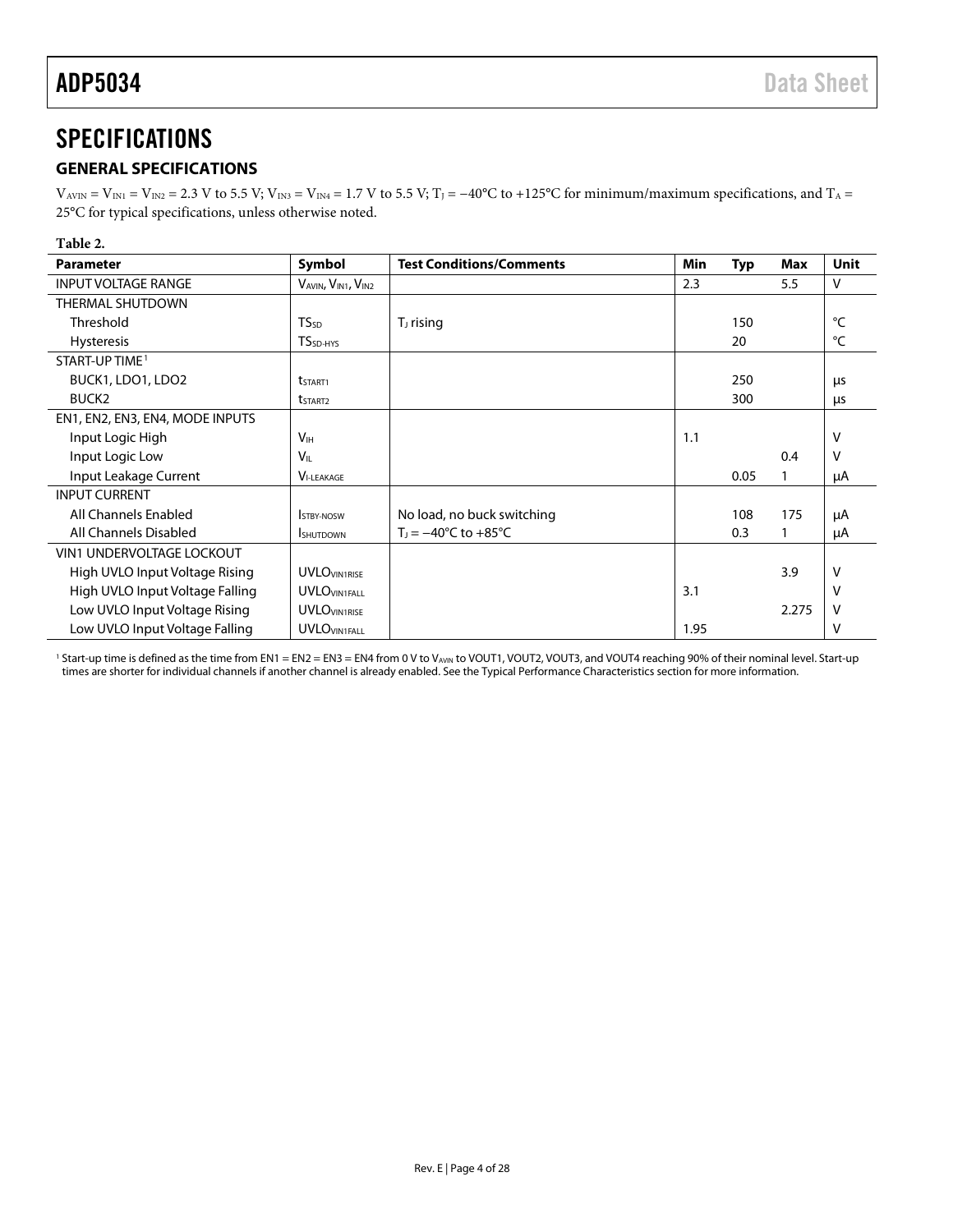# <span id="page-5-0"></span>**BUCK1 AND BUCK2 SPECIFICATIONS**

 $V_{AVIN} = V_{IN1} = V_{IN2} = 2.3$  V to 5.5 V; T<sub>J</sub> = -40°C to +125°C for minimum/maximum specifications, and T<sub>A</sub> = 25°C for typical specifications, unless otherwise noted.<sup>1</sup>

| Table 3.                       |                                                                                                                                      |                                                                           |        |            |        |              |
|--------------------------------|--------------------------------------------------------------------------------------------------------------------------------------|---------------------------------------------------------------------------|--------|------------|--------|--------------|
| <b>Parameter</b>               | Symbol                                                                                                                               | <b>Test Conditions/Comments</b>                                           | Min    | <b>Typ</b> | Max    | <b>Unit</b>  |
| <b>OUTPUT CHARACTERISTICS</b>  |                                                                                                                                      |                                                                           |        |            |        |              |
| <b>Output Voltage Accuracy</b> | $\Delta V_{\text{OUT1}}/V_{\text{OUT1}}$<br>$\Delta V_{\text{OUT2}}/V_{\text{OUT2}}$                                                 | $PWM$ mode: $I_{LOAD1} = I_{LOAD2} = 0$ mA                                | $-1.8$ |            | $+1.8$ | $\%$         |
| Line Regulation                | $(\Delta V_{\text{OUT1}}/V_{\text{OUT1}})/\Delta V_{\text{INI}}$<br>$(\Delta V_{\text{OUT2}}/V_{\text{OUT2}})/\Delta V_{\text{IN2}}$ | PWM mode                                                                  |        | $-0.05$    |        | % /V         |
| Load Regulation                | (ΔVOUT1/VOUT1)/ΔΙουτ1,<br>(Δ VOUT2/VOUT2)/ΔΙουτ2                                                                                     | ILOAD = 0 mA to 1200 mA, PWM mode                                         |        | $-0.1$     |        | $%$ /A       |
| <b>VOLTAGE FEEDBACK</b>        | VFB1, VFB2                                                                                                                           | Models with adjustable outputs                                            | 0.491  | 0.5        | 0.509  | $\mathsf{V}$ |
| OPERATING SUPPLY CURRENT       |                                                                                                                                      | $MODE = ground$                                                           |        |            |        |              |
| <b>BUCK1 Only</b>              | $I_{IN}$                                                                                                                             | $ILOAD1 = 0$ mA, device not switching, all<br>other channels disabled     |        | 44         |        | μA           |
| <b>BUCK2 Only</b>              | I <sub>IN</sub>                                                                                                                      | $ILOAD2 = 0$ mA, device not switching, all<br>other channels disabled     |        | 55         |        | μA           |
| <b>BUCK1 and BUCK2</b>         | I <sub>IN</sub>                                                                                                                      | $ILOAD1 = ILOAD2 = 0 mA$ , device not switching,<br>LDO channels disabled |        | 67         |        | μA           |
| <b>PSM CURRENT THRESHOLD</b>   | <b>IPSM</b>                                                                                                                          | PSM to PWM operation                                                      |        | 100        |        | mA           |
| <b>SW CHARACTERISTICS</b>      |                                                                                                                                      |                                                                           |        |            |        |              |
| SW On Resistance               | RNFET                                                                                                                                | $V_{IN1} = V_{IN2} = 3.6 V$ ; LFCSP package                               |        | 155        | 240    | $m\Omega$    |
|                                | RPFET                                                                                                                                | $V_{IN1} = V_{IN2} = 3.6 V$ ; LFCSP package                               |        | 205        | 310    | $m\Omega$    |
|                                | RNFET                                                                                                                                | $V_{IN1} = V_{IN2} = 5.5 V$ ; LFCSP package                               |        | 137        | 204    | $m\Omega$    |
|                                | RPFFT                                                                                                                                | $V_{IN1} = V_{IN2} = 5.5 V$ ; LFCSP package                               |        | 162        | 243    | $m\Omega$    |
|                                | RNFET                                                                                                                                | $V_{IN1} = V_{IN2} = 3.6 V$ ; TSSOP package                               |        | 156        | 237    | $m\Omega$    |
|                                | RPFFT                                                                                                                                | $V_{IN1} = V_{IN2} = 3.6 V$ ; TSSOP package                               |        | 194        | 270    | $m\Omega$    |
|                                | RNFET                                                                                                                                | $V_{IN1} = V_{IN2} = 5.5 V$ ; TSSOP package                               |        | 137        | 202    | $m\Omega$    |
|                                | RPFFT                                                                                                                                | $V_{IN1} = V_{IN2} = 5.5 V$ ; TSSOP package                               |        | 154        | 212    | $m\Omega$    |
| <b>Current Limit</b>           | ILIMIT1, ILIMIT2                                                                                                                     | pFET switch peak current limit                                            | 1600   | 1950       | 2300   | mA           |
| <b>ACTIVE PULL-DOWN</b>        | RPDWN-B                                                                                                                              | $VIN1 = VIN2 = 3.6 V$ ; Channel disabled                                  |        | 75         |        | Ω            |
| <b>OSCILLATOR FREQUENCY</b>    | $f_{SW}$                                                                                                                             |                                                                           | 2.5    | 3.0        | 3.5    | <b>MHz</b>   |

<sup>1</sup> All limits at temperature extremes are guaranteed via correlation using standard statistical quality control (SQC).

# <span id="page-5-1"></span>**LDO1 AND LDO2 SPECIFICATIONS**

 $V_{IN3}$  = (V<sub>OUT3</sub> + 0.5 V) or 1.7 V (whichever is greater) to 5.5 V, V<sub>IN4</sub> = (V<sub>OUT4</sub> + 0.5 V) or 1.7 V (whichever is greater) to 5.5 V; C<sub>IN</sub> = C<sub>OUT</sub> = 1 µF;  $T_J = -40^{\circ}C$  to +125°C for minimum/maximum specifications, and  $T_A = 25^{\circ}C$  for typical specifications, unless otherwise noted.<sup>1</sup>

| Table 4.                          |                                     |                                                                         |     |     |     |             |
|-----------------------------------|-------------------------------------|-------------------------------------------------------------------------|-----|-----|-----|-------------|
| <b>Parameter</b>                  | Symbol                              | <b>Test Conditions/Comments</b>                                         | Min | Typ | Max | <b>Unit</b> |
| <b>INPUT VOLTAGE RANGE</b>        | V <sub>IN3</sub> , V <sub>IN4</sub> |                                                                         | 1.7 |     | 5.5 |             |
| <b>OPERATING SUPPLY CURRENT</b>   |                                     |                                                                         |     |     |     |             |
| Bias Current per LDO <sup>2</sup> | VIN3BIAS/VIN4BIAS                   | $I_{\text{OUT3}} = I_{\text{OUT4}} = 0 \mu A$                           |     | 10  | 30  | μA          |
|                                   |                                     | $I_{\text{OUT3}} = I_{\text{OUT4}} = 10 \text{ mA}$                     |     | 60  | 100 | μA          |
|                                   |                                     | $l_{\text{OUT3}} = l_{\text{OUT4}} = 300 \text{ mA}$                    |     | 165 | 245 | μA          |
| <b>Total System Input Current</b> | <b>I</b> IN                         | Includes all current into AVIN, VIN1, VIN2, VIN3,<br>and VIN4           |     |     |     |             |
| LDO1 or LDO2 Only                 |                                     | $I_{\text{OUT3}} = I_{\text{OUT4}} = 0$ µA, all other channels disabled |     | 53  |     | μA          |
| LDO1 and LDO2 Only                |                                     | $I_{\text{OUT3}} = I_{\text{OUT4}} = 0 \mu A$ , buck channels disabled  |     | 74  |     | μA          |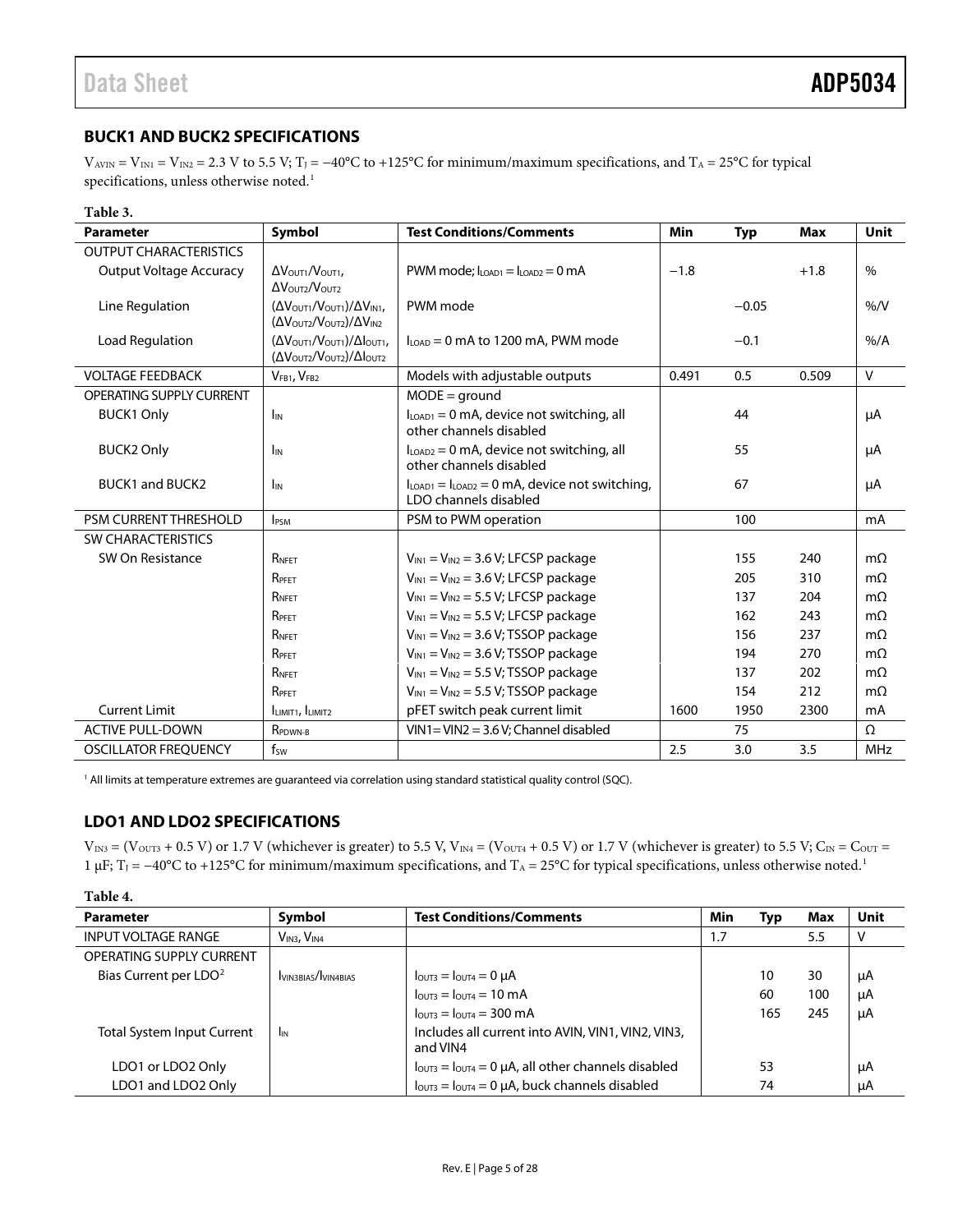<span id="page-6-1"></span>

| <b>Parameter</b>                     |                                                                                                                                      | <b>Test Conditions/Comments</b>                                                                            | Min     |            | <b>Max</b> | Unit     |
|--------------------------------------|--------------------------------------------------------------------------------------------------------------------------------------|------------------------------------------------------------------------------------------------------------|---------|------------|------------|----------|
|                                      | Symbol                                                                                                                               |                                                                                                            |         | <b>Typ</b> |            |          |
| <b>OUTPUT CHARACTERISTICS</b>        |                                                                                                                                      |                                                                                                            |         |            |            |          |
| <b>Output Voltage Accuracy</b>       | $\Delta V_{\text{OUT3}}/V_{\text{OUT3}}$                                                                                             | 100 $\mu$ A < $I_{\text{OUT3}}$ < 300 mA, 100 $\mu$ A < $I_{\text{OUT4}}$ <                                | $-1.8$  |            | $+1.8$     | $\%$     |
|                                      | $\Delta V_{\text{OUT4}}/V_{\text{OUT4}}$                                                                                             | 300 mA                                                                                                     |         |            |            |          |
| Line Regulation                      | $(\Delta V_{\text{OUT3}}/V_{\text{OUT3}})/\Delta V_{\text{IN3}}$<br>$(\Delta V_{\text{OUT4}}/V_{\text{OUT4}})/\Delta V_{\text{IN4}}$ | $l$ outa = $l$ outa = 1 mA                                                                                 | $-0.03$ |            | $+0.03$    | %/V      |
| Load Regulation <sup>3</sup>         | $(\Delta V_{\text{OUT3}}/V_{\text{OUT3}})/\Delta I_{\text{OUT3}}$<br>(ΔV <sub>OUT4</sub> /V <sub>OUT4</sub> )/ΔΙ <sub>OUT4</sub>     | $I_{\text{OUT3}} = I_{\text{OUT4}} = 1 \text{ mA}$ to 300 mA                                               |         | 0.001      | 0.003      | % /mA    |
| <b>VOLTAGE FEEDBACK</b>              | V <sub>FB3</sub> , V <sub>FB4</sub>                                                                                                  |                                                                                                            | 0.491   | 0.5        | 0.509      | V        |
| DROPOUT VOLTAGE <sup>4</sup>         | <b>VDROPOUT</b>                                                                                                                      | $V_{\text{OUT3}} = V_{\text{OUT4}} = 5.2 V$ , $I_{\text{OUT3}} = I_{\text{OUT4}} = 300 \text{ mA}$         |         | 50         |            | mV       |
|                                      |                                                                                                                                      | $V_{\text{OUT3}} = V_{\text{OUT4}} = 3.3 \text{ V}$ , $I_{\text{OUT3}} = I_{\text{OUT4}} = 300 \text{ mA}$ |         | 75         | 140        | mV       |
|                                      |                                                                                                                                      | $V_{\text{OUT3}} = V_{\text{OUT4}} = 2.5 V$ , $I_{\text{OUT3}} = I_{\text{OUT4}} = 300 \text{ mA}$         |         | 100        |            | mV       |
|                                      |                                                                                                                                      | $V_{\text{OUT3}} = V_{\text{OUT4}} = 1.8 V$ , $I_{\text{OUT3}} = I_{\text{OUT4}} = 300 \text{ mA}$         |         | 180        |            | mV       |
| CURRENT-LIMIT THRESHOLD <sup>5</sup> | ILIMIT3, ILIMIT4                                                                                                                     |                                                                                                            | 335     | 600        |            | mA       |
| <b>ACTIVE PULL-DOWN</b>              | R <sub>PDWN-L</sub>                                                                                                                  | Channel disabled                                                                                           |         | 600        |            | $\Omega$ |
| <b>OUTPUT NOISE</b>                  |                                                                                                                                      |                                                                                                            |         |            |            |          |
| Regulator LDO1                       | NOISE <sub>1001</sub>                                                                                                                | 10 Hz to 100 kHz, $V_{IN3} = 5 V$ , $V_{OUT3} = 2.8 V$                                                     |         | 100        |            | µV rms   |
| <b>Requlator LDO2</b>                | NOISE <sub>IDO2</sub>                                                                                                                | 10 Hz to 100 kHz, $V_{IN4} = 5 V$ , $V_{OUT4} = 1.2 V$                                                     |         | 60         |            | µV rms   |
| POWER SUPPLY REJECTION               | <b>PSRR</b>                                                                                                                          |                                                                                                            |         |            |            |          |
| RATIO                                |                                                                                                                                      |                                                                                                            |         |            |            |          |
| Regulator LDO1                       |                                                                                                                                      | 10 kHz, $V_{IN3}$ = 3.3 V, $V_{OUT3}$ = 2.8 V, $I_{OUT3}$ = 1 mA                                           |         | 60         |            | dB       |
|                                      |                                                                                                                                      | 100 kHz, $V_{IN3} = 3.3 V$ , $V_{OUT3} = 2.8 V$ , $I_{OUT3} = 1 mA$                                        |         | 62         |            | dB       |
|                                      |                                                                                                                                      | 1 MHz, $V_{IN3}$ = 3.3 V, $V_{OUT3}$ = 2.8 V, $I_{OUT3}$ = 1 mA                                            |         | 63         |            | dB       |
| Regulator LDO2                       |                                                                                                                                      | 10 kHz, $V_{IN4}$ = 1.8 V, $V_{OUT4}$ = 1.2 V, $I_{OUT4}$ = 1 mA                                           |         | 54         |            | dB       |
|                                      |                                                                                                                                      | 100 kHz, $V_{IN4} = 1.8 V$ , $V_{OUT4} = 1.2 V$ , $I_{OUT4} = 1 mA$                                        |         | 57         |            | dB       |
|                                      |                                                                                                                                      | 1 MHz, $V_{IN4}$ = 1.8 V, $V_{OUT4}$ = 1.2 V, $I_{OUT4}$ = 1 mA                                            |         | 64         |            | dB       |

<sup>1</sup> All limits at temperature extremes are guaranteed via correlation using standard statistical quality control (SQC).

<sup>2</sup> This is the input current into VIN3/VIN4, which is not delivered to the output load.

<sup>3</sup> Based on an endpoint calculation using 1 mA and 300 mA loads.

<sup>4</sup> Dropout voltage is defined as the input-to-output voltage differential when the input voltage is set to the nominal output voltage. This applies only to output voltages above 1.7 V.

 $^5$  Current-limit threshold is defined as the current at which the output voltage drops to 90% of the specified typical value. For example, the current limit for a 3.0 V output voltage is defined as the current that causes the output voltage to drop to 90% of 3.0 V, or 2.7 V.

# <span id="page-6-0"></span>**INPUT AND OUTPUT CAPACITOR, RECOMMENDED SPECIFICATIONS**

T<sub>A</sub> =  $-40^{\circ}$ C to +125°C, unless otherwise specified.

#### **Table 5.**

| <b>Parameter</b>                                           | Symbol                                | Min   | Typ | Max | Unit |
|------------------------------------------------------------|---------------------------------------|-------|-----|-----|------|
| NOMINAL INPUT AND OUTPUT CAPACITOR RATINGS                 |                                       |       |     |     |      |
| BUCK1, BUCK2 Input Capacitor Ratings                       | C <sub>MIN1</sub> , C <sub>MIN2</sub> | 4.7   |     | 40  | μF   |
| <b>BUCK1, BUCK2 Output Capacitor Ratings</b>               | $C_{MIN1}$ , $C_{MIN2}$               | 10    |     | 40  | μF   |
| LDO1, LDO2 <sup>1</sup> Input and Output Capacitor Ratings | C <sub>MIN3</sub> , C <sub>MIN4</sub> | 1.0   |     |     | μF   |
| <b>CAPACITOR ESR</b>                                       | R <sub>ESR</sub>                      | 0.001 |     |     | 77   |

<sup>1</sup> The minimum input and output capacitance should be greater than 1.0 µF over the full range of operating conditions. The full range of operating conditions in the application must be considered during device selection to ensure that the minimum capacitance specification is met. X7R- and X5R-type capacitors are recommended; Y5V and Z5U capacitors are not recommended for use because of their poor temperature and dc bias characteristics.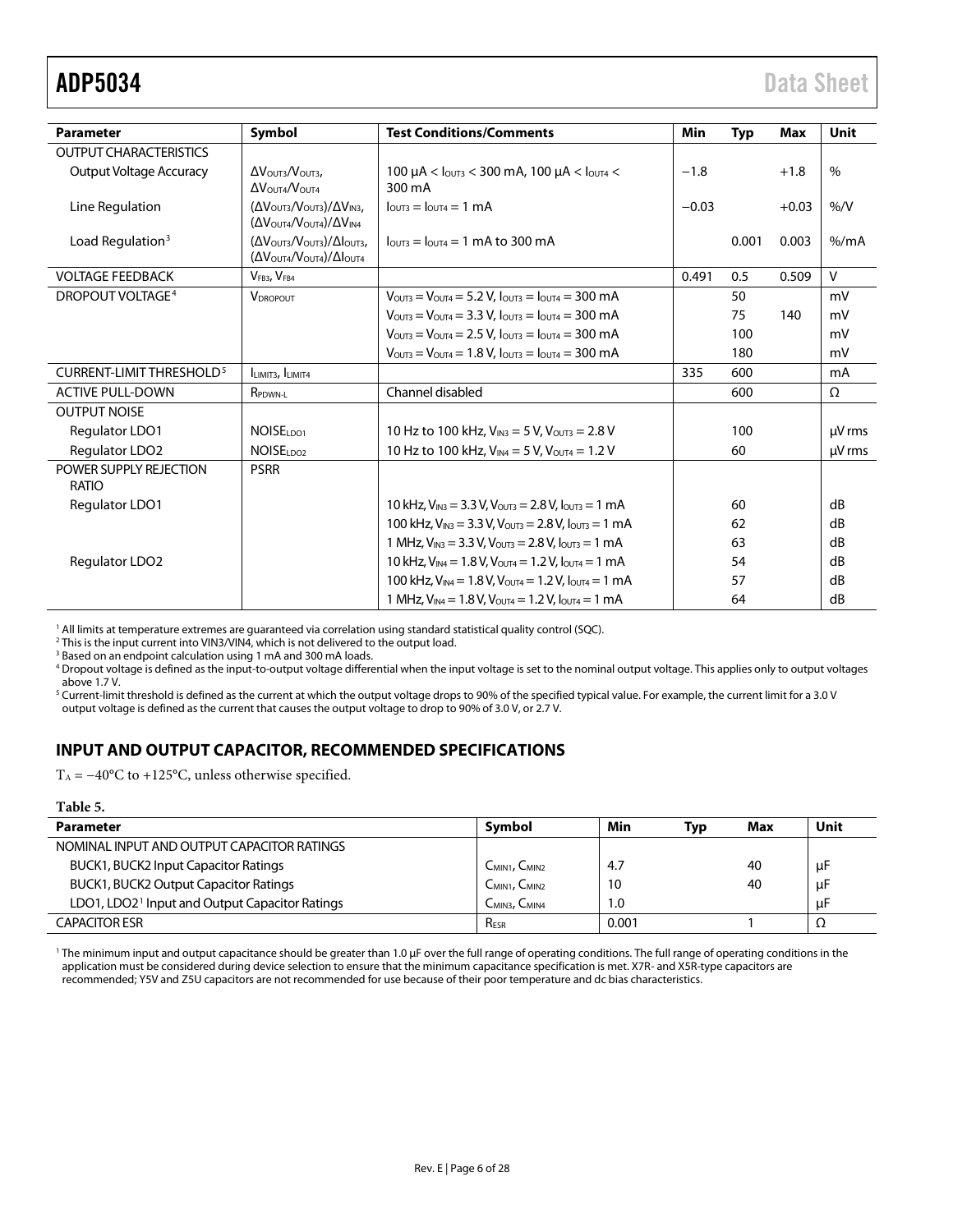# <span id="page-7-0"></span>ABSOLUTE MAXIMUM RATINGS

#### **Table 6.**

| Parameter                                                                            | Rating                              |
|--------------------------------------------------------------------------------------|-------------------------------------|
| AVIN to AGND                                                                         | $-0.3$ V to $+6$ V                  |
| VIN1, VIN2 to AVIN                                                                   | $-0.3$ V to $+0.3$ V                |
| PGND1, PGND2 to AGND                                                                 | $-0.3$ V to $+0.3$ V                |
| VIN3, VIN4, VOUT1, VOUT2, FB1, FB2,<br>FB3, FB4, EN1, EN2, EN3, EN4, MODE<br>to AGND | $-0.3$ V to (AVIN + 0.3 V)          |
| VOUT3 to AGND                                                                        | $-0.3$ V to (VIN3 + 0.3 V)          |
| VOUT4 to AGND                                                                        | $-0.3$ V to (VIN4 + 0.3 V)          |
| SW1 to PGND1                                                                         | $-0.3$ V to (VIN1 + 0.3 V)          |
| SW <sub>2</sub> to PGND <sub>2</sub>                                                 | $-0.3$ V to (VIN2 + 0.3 V)          |
| Storage Temperature Range                                                            | $-65^{\circ}$ C to $+150^{\circ}$ C |
| <b>Operating Junction Temperature</b><br>Range                                       | $-40^{\circ}$ C to $+125^{\circ}$ C |
| Soldering Conditions                                                                 | JEDEC J-STD-020                     |

Stresses above those listed under Absolute Maximum Ratings may cause permanent damage to the device. This is a stress rating only; functional operation of the device at these or any other conditions above those indicated in the operational section of this specification is not implied. Exposure to absolute maximum rating conditions for extended periods may affect device reliability.

For detailed information on power dissipation, see th[e Power](#page-23-0)  [Dissipation and Thermal Considerations](#page-23-0) section.

# <span id="page-7-1"></span>**THERMAL RESISTANCE**

 $\theta_{IA}$  is specified for the worst-case conditions, that is, a device soldered in a circuit board for surface-mount packages.

#### <span id="page-7-3"></span>**Table 7. Thermal Resistance**

| Package Type                | $\theta_{JA}$ | $\theta$ Jc | Unit          |
|-----------------------------|---------------|-------------|---------------|
| 24-Lead, 0.5 mm pitch LFCSP | 35            |             | $\degree$ C/W |
| 28-Lead TSSOP               | 36            |             | °C/W          |

## <span id="page-7-2"></span>**ESD CAUTION**



ESD (electrostatic discharge) sensitive device. Charged devices and circuit boards can discharge without detection. Although this product features patented or proprietary protection circuitry, damage may occur on devices subjected to high energy ESD. Therefore, proper ESD precautions should be taken to avoid performance degradation or loss of functionality.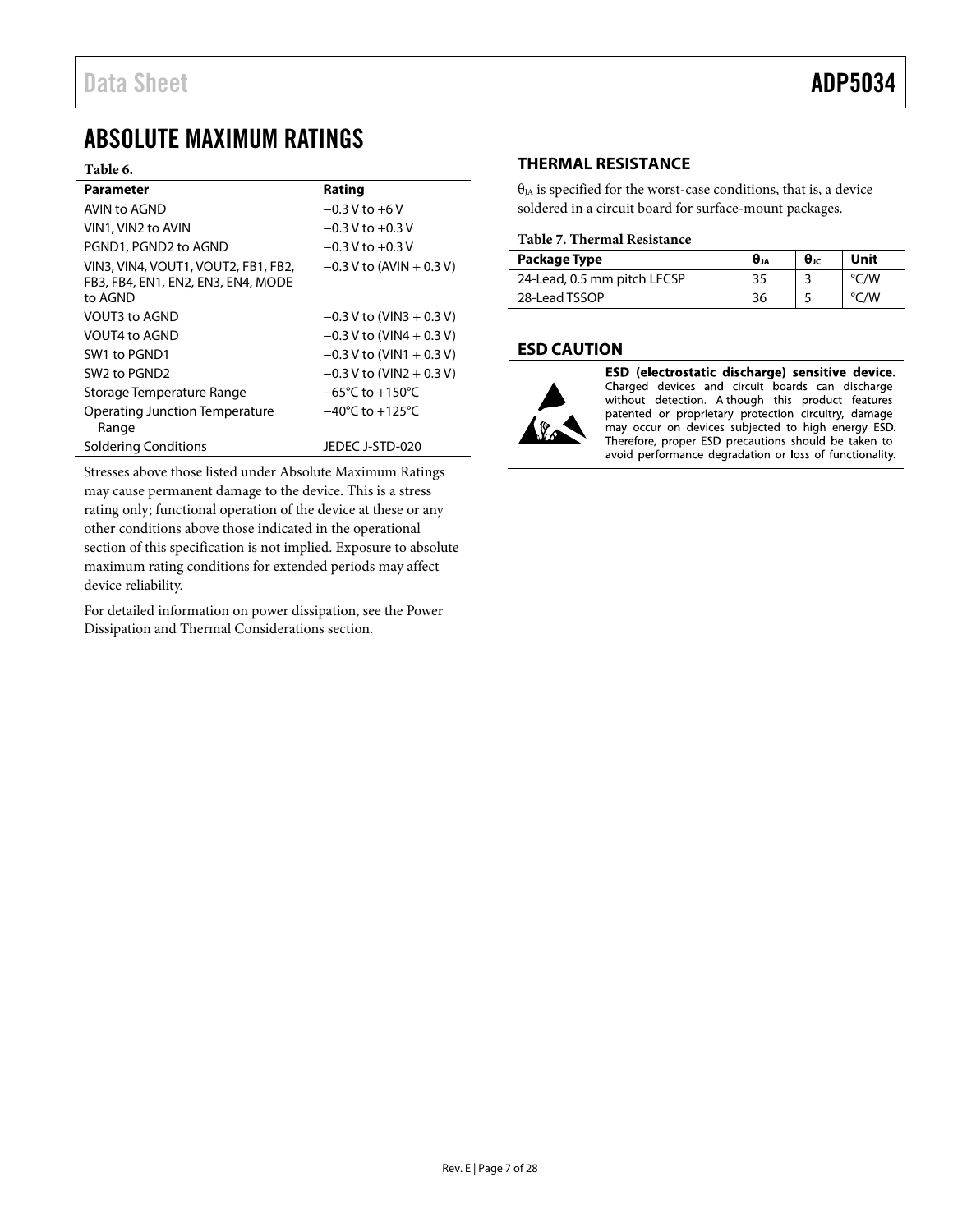# <span id="page-8-0"></span>PIN CONFIGURATION AND FUNCTION DESCRIPTIONS



*Figure 2. LFCSP Pin Configuration—View from the Top of the Die*

#### **Table 8. Pin Function Descriptions**

Т

**Pin No.**

| FIII IVV.    |                      |                   |                                                                                                                                                                                                                                                            |
|--------------|----------------------|-------------------|------------------------------------------------------------------------------------------------------------------------------------------------------------------------------------------------------------------------------------------------------------|
| <b>LFCSP</b> | <b>TSSOP</b>         | <b>Mnemonic</b>   | <b>Description</b>                                                                                                                                                                                                                                         |
| $\mathbf{1}$ | 5                    | FB4               | LDO2 Feedback Input. For device models with an adjustable output voltage, connect this pin to the<br>middle of the LDO2 resistor divider. For device models with a factory programmed output voltage,<br>connect FB4 to the top of the capacitor on VOUT4. |
| 2            | 6                    | EN <sub>4</sub>   | LDO2 Enable Pin. High level turns on this regulator, and low level turns it off.                                                                                                                                                                           |
| 3            | 7                    | VIN <sub>2</sub>  | BUCK2 Input Supply (2.3 V to 5.5 V). Connect VIN2 to VIN1 and AVIN.                                                                                                                                                                                        |
| 4            | 8                    | SW <sub>2</sub>   | <b>BUCK2 Switching Node.</b>                                                                                                                                                                                                                               |
| 5            | 9                    | PGND <sub>2</sub> | Dedicated Power Ground for BUCK2.                                                                                                                                                                                                                          |
| 6            | 4, 10, 11,<br>18, 25 | <b>NC</b>         | No Connect. Leave this pin unconnected or connect to ground.                                                                                                                                                                                               |
| 7            | 12                   | EN <sub>2</sub>   | BUCK2 Enable Pin. High level turns on this regulator, and low level turns it off.                                                                                                                                                                          |
| 8            | 13                   | FB <sub>2</sub>   | BUCK2 Feedback Input. For device models with an adjustable output voltage, connect this pin to the<br>middle of the BUCK2 resistor divider. For device models with a fixed output voltage, leave this pin<br>unconnected.                                  |
| 9            | 14                   | VOUT <sub>2</sub> | BUCK2 Output Voltage Sensing Input. Connect VOUT2 to the top of the capacitor on VOUT2.                                                                                                                                                                    |
| 10           | 15                   | VOUT1             | BUCK1 Output Voltage Sensing Input. Connect VOUT1 to the top of the capacitor on VOUT1.                                                                                                                                                                    |
| 11           | 16                   | FB1               | BUCK1 Feedback Input. For device models with an adjustable output voltage, connect this pin to the<br>middle of the BUCK1 resistor divider. For device models with a fixed output voltage, leave this pin<br>unconnected.                                  |
| 12           | 17                   | EN <sub>1</sub>   | BUCK1 Enable Pin. High level turns on this regulator, and low level turns it off.                                                                                                                                                                          |
| 13           | 19                   | <b>MODE</b>       | BUCK1/BUCK2 Operating Mode. MODE = high: forced PWM operation. MODE = low: auto PWM/PSM<br>operation.                                                                                                                                                      |
| 14           | 20                   | PGND1             | Dedicated Power Ground for BUCK1.                                                                                                                                                                                                                          |
| 15           | 21                   | SW <sub>1</sub>   | <b>BUCK1 Switching Node.</b>                                                                                                                                                                                                                               |
| 16           | 22                   | VIN1              | BUCK1 Input Supply (2.3 V to 5.5 V). Connect VIN1 to VIN2 and AVIN.                                                                                                                                                                                        |
| 17           | 23                   | <b>AVIN</b>       | Analog Input Supply (2.3 V to 5.5 V). Connect AVIN to VIN1 and VIN2.                                                                                                                                                                                       |
| 18           | 24                   | <b>AGND</b>       | Analog Ground.                                                                                                                                                                                                                                             |
| 19           | 26                   | FB <sub>3</sub>   | LDO1 Feedback Input. For device models with an adjustable output voltage, connect this pin to the<br>middle of the LDO1 resistor divider. For device models with a factory programmed output voltage,<br>connect FB3 to the top of the capacitor on VOUT3. |
| 20           | 27                   | VOUT3             | LDO1 Output Voltage.                                                                                                                                                                                                                                       |
| 21           | 28                   | VIN3              | LDO1 Input Supply (1.7 V to 5.5 V).                                                                                                                                                                                                                        |
| 22           | $\mathbf{1}$         | EN <sub>3</sub>   | LDO1 Enable Pin. High level turns on this regulator, and low level turns it off.                                                                                                                                                                           |
| 23           | 2                    | VIN4              | LDO2 Input Supply (1.7 V to 5.5 V).                                                                                                                                                                                                                        |
| 24           | 3                    | VOUT4             | LDO2 Output Voltage.                                                                                                                                                                                                                                       |
| EPAD         | <b>EPAD</b>          | EP                | Exposed Pad. It is recommended that the exposed pad be soldered to the ground plane.                                                                                                                                                                       |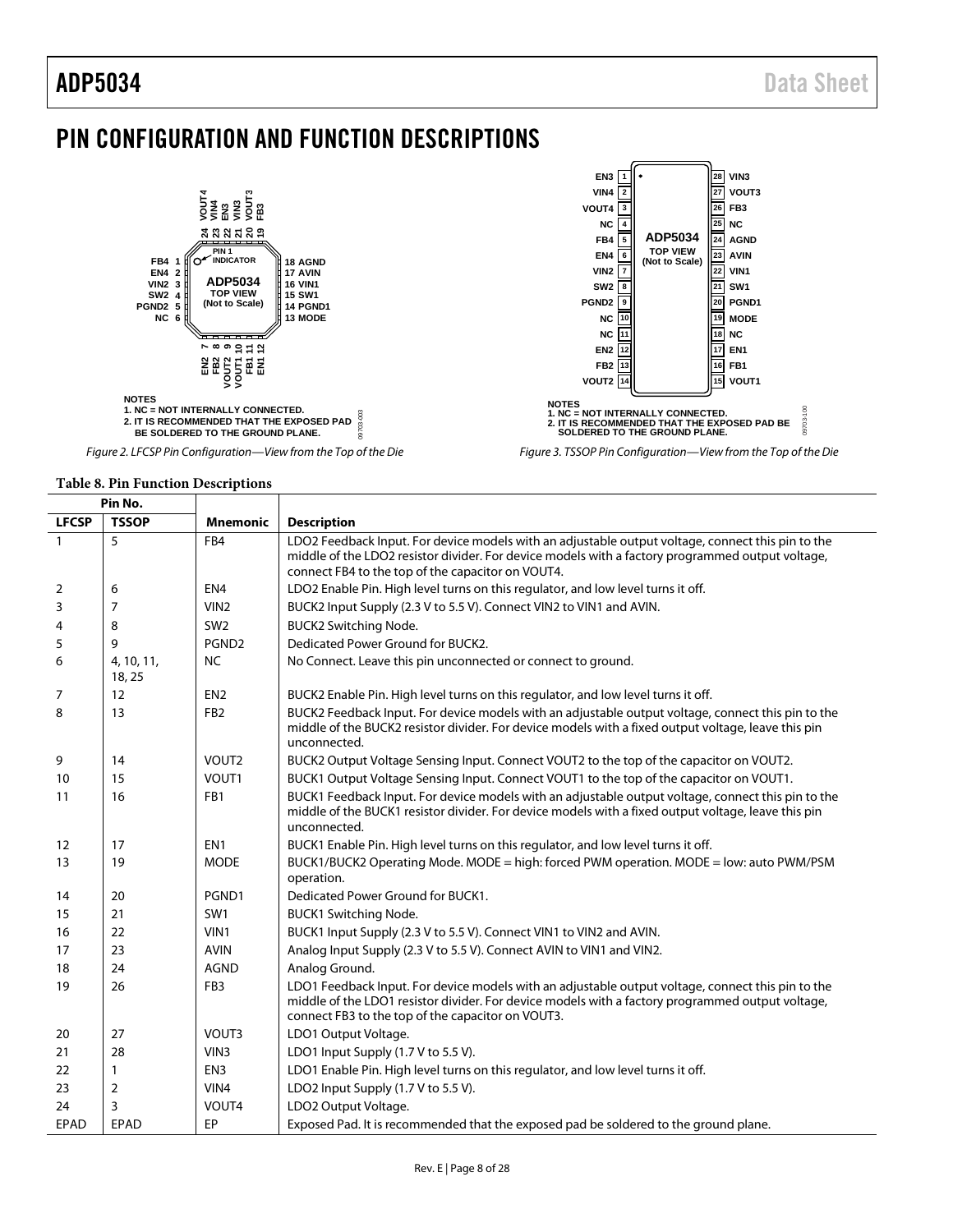# <span id="page-9-0"></span>TYPICAL PERFORMANCE CHARACTERISTICS

 $V_{\text{IN1}} = V_{\text{IN2}} = V_{\text{IN3}} = V_{\text{IN4}} = 3.6 \text{ V}$ , T<sub>A</sub> = 25°C, unless otherwise noted.







*Figure 5. BUCK1 Startup,*  $V_{OUT1} = 1.8$  *V,*  $I_{OUT1} = 5$  *mA* 



*Figure 6. BUCK2 Startup, VOUT2 = 3.3 V, IOUT2 = 10 mA*





*Figure 9. BUCK1 Load Regulation Across Input Voltage, VIN = 3.6 V, VOUT1 = 0.8 V, PWM Mode*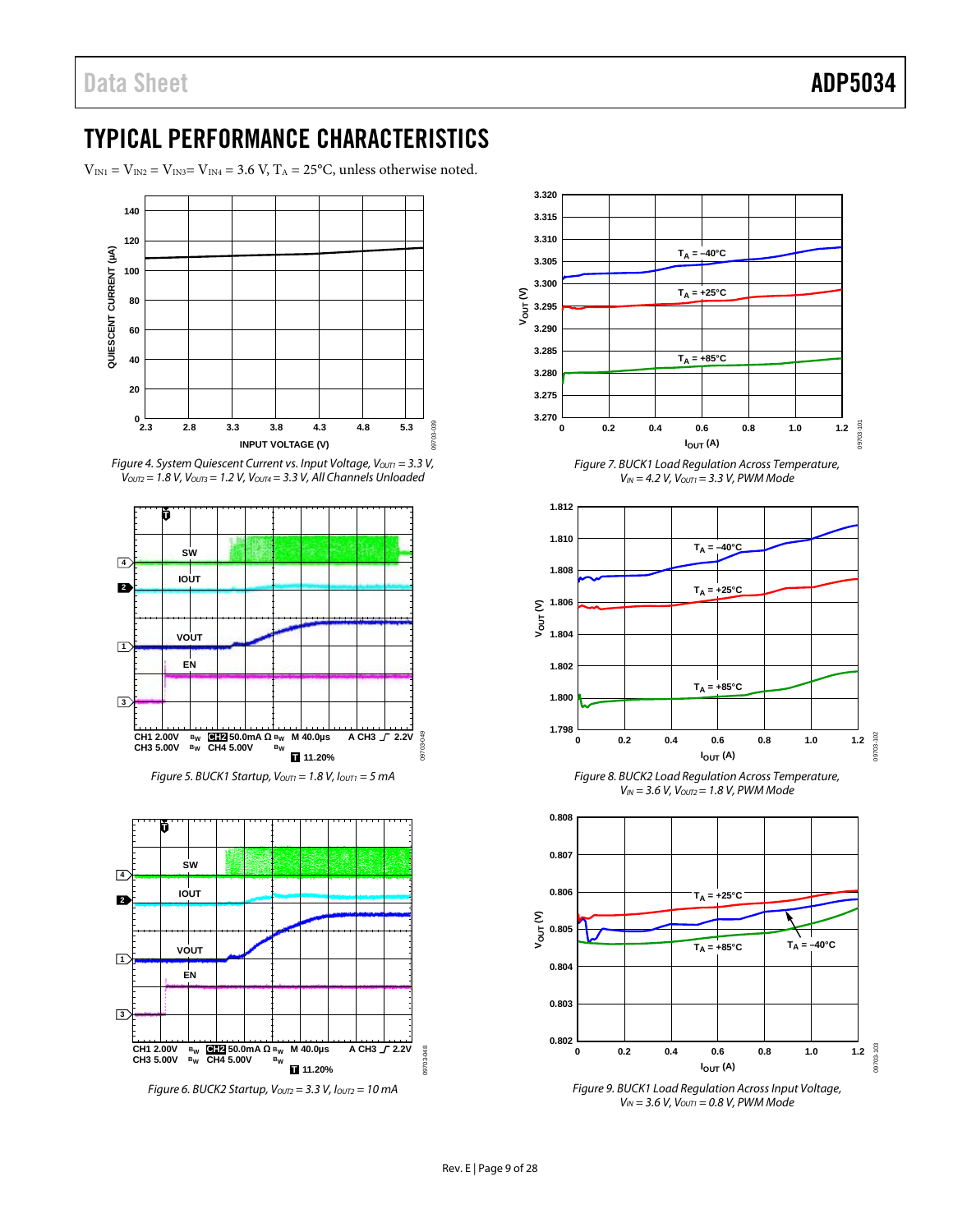





*Figure 11. BUCK1 Efficiency vs. Load Current, Across Input Voltage, VOUT1 = 3.3 V, PWM Mode*



*Figure 12. BUCK2 Efficiency vs. Load Current, Across Input Voltage, VOUT2= 1.8 V, Auto Mode*



*Figure 13. BUCK2 Efficiency vs. Load Current, Across Input Voltage, VOUT2= 1.8 V, PWM Mode*



*Figure 14. BUCK1 Efficiency vs. Load Current, Across Input Voltage, VOUT1 = 0.8 V, Auto Mode*



*Figure 15. BUCK1 Efficiency vs. Load Current, Across Input Voltage, VOUT1 = 0.8 V, PWM Mode*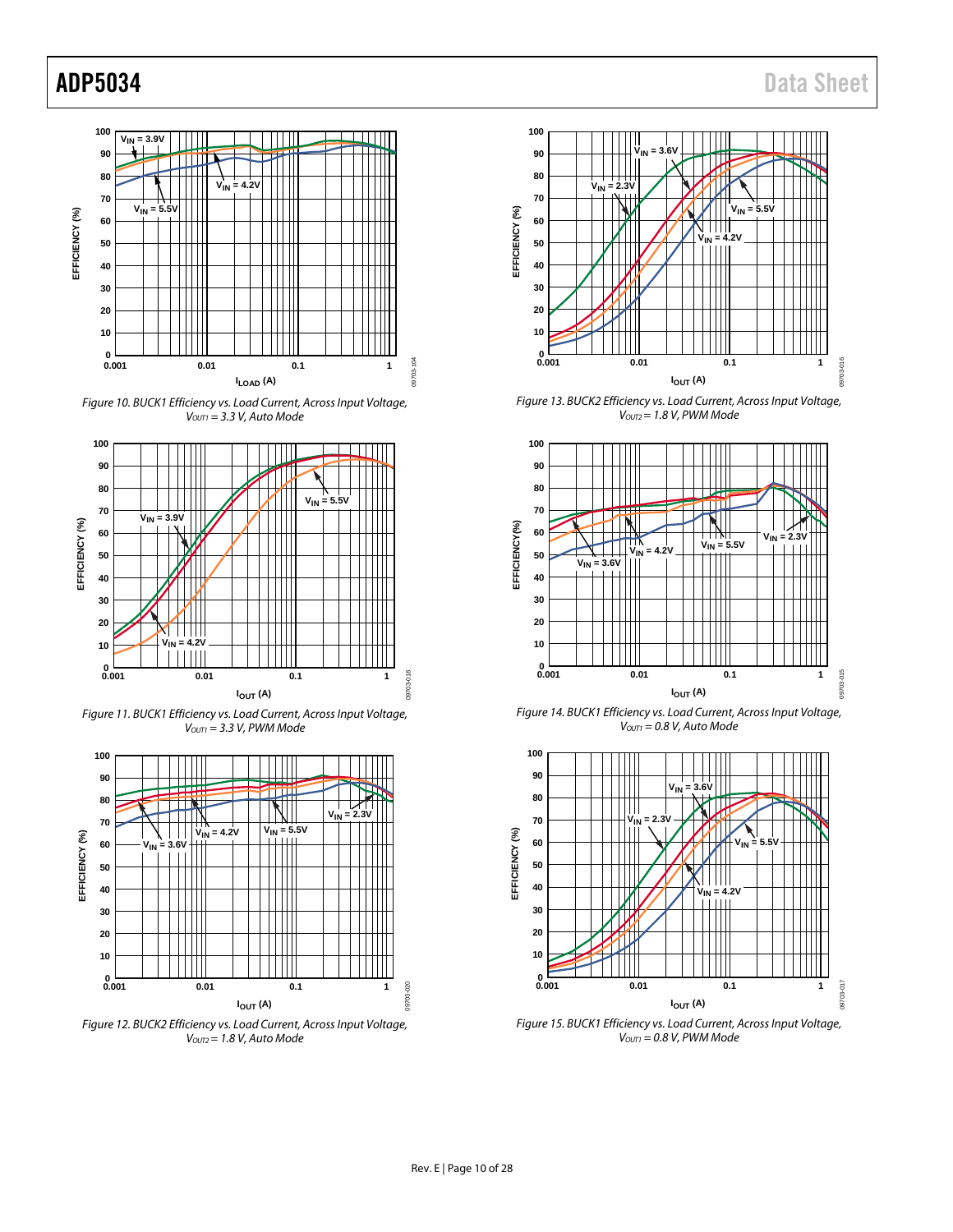# Data Sheet **ADP5034**

#### **100 90 80 70** 3 **EFFICIENCY (%) 60 EFFICIENCY 50 40 30 20 +25°C 10 +85°C –40°C**  $0.001$ pa **0.001 0.01 0.1 1** 09703-028 9703 **I**<sub>OUT</sub> (A)

*Figure 16. BUCK1 Efficiency vs. Load Current, Across Temperature, VIN = 3.9 V, VOUT1 = 3.3 V, Auto Mode*



*Figure 17. BUCK2 Efficiency vs. Load Current, Across Temperature, VOUT2= 1.8 V, Auto Mode*



*Figure 18. BUCK1 Efficiency vs. Load Current, Across Temperature, VOUT1 = 0.8 V, Auto Mode*



*Figure 19. BUCK2 Switching Frequency vs. Output Current, Across Temperature, VOUT2= 1.8 V, PWM Mode*



*Figure 20. Typical Waveforms, V<sub>OUT1</sub>* = 3.3 V,  $I_{OUT1}$  = 30 mA, Auto Mode



*Figure 21. Typical Waveforms, Vourz* = 1.8 V, Iourz = 30 mA, Auto Mode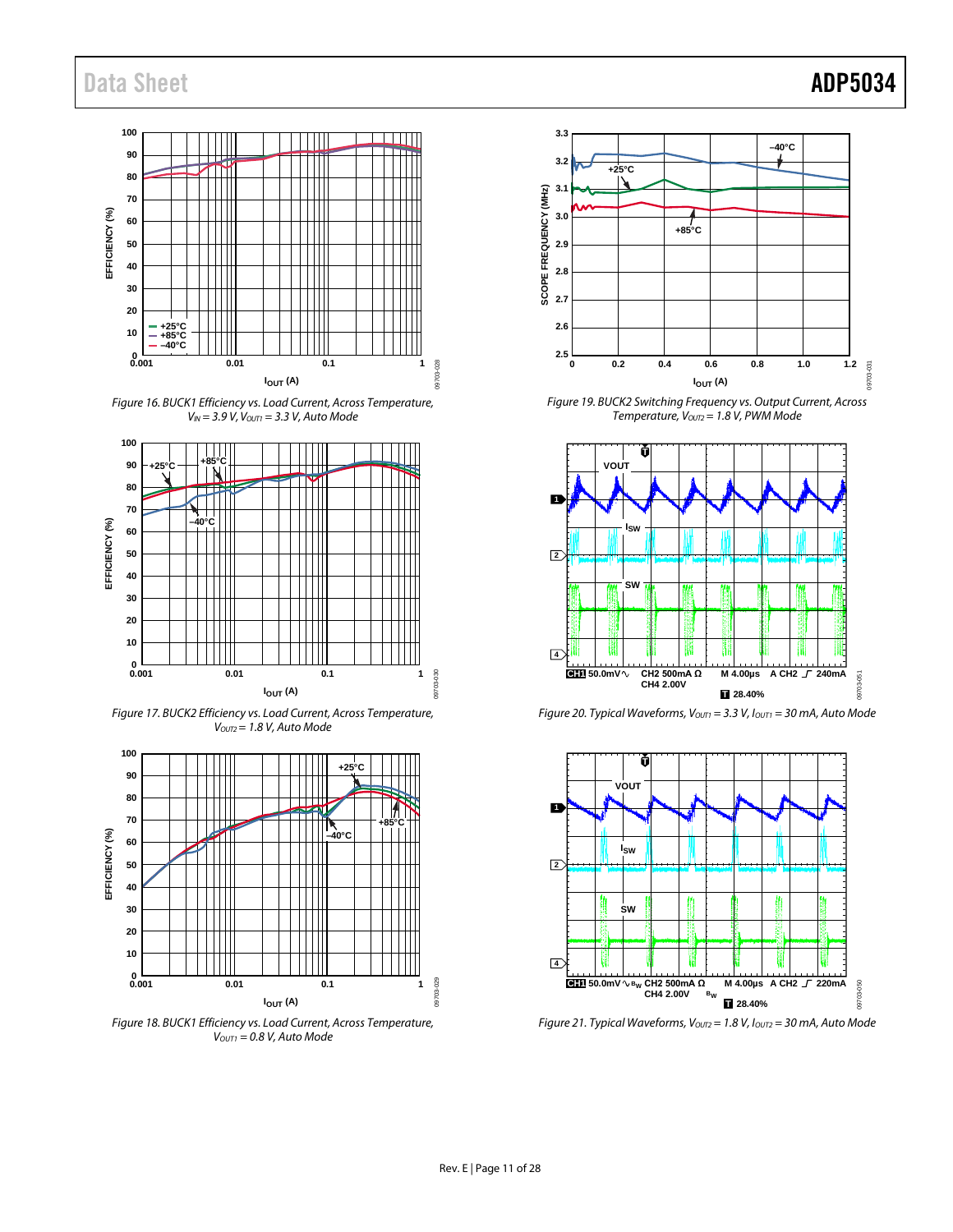

*Figure 22. Typical Waveforms, Vouri* = 3.3 *V, Iouri* = 30 mA, PWM Mode



*Figure 23. Typical Waveforms, Vourz* = 1.8 V, Iourz = 30 mA, PWM Mode



*Figure 24. BUCK1 Response to Line Transient, Input Voltage from 4.5 V to 5.0 V, VOUT1 = 3.3 V, PWM Mode*



*Figure 25. BUCK2 Response to Line Transient, VIN2 = 4.5 V to 5.0 V, VOUT2 = 1.8 V, PWM Mode*



*Figure 26. BUCK1 Response to Load Transient,*  $I_{\text{OUT1}}$  *from 1 mA to 50 mA, VOUT1 = 3.3 V, Auto Mode*



*Figure 27. BUCK2 Response to Load Transient, IOUT2 from 1 mA to 50 mA, VOUT2 = 1.8 V, Auto Mode*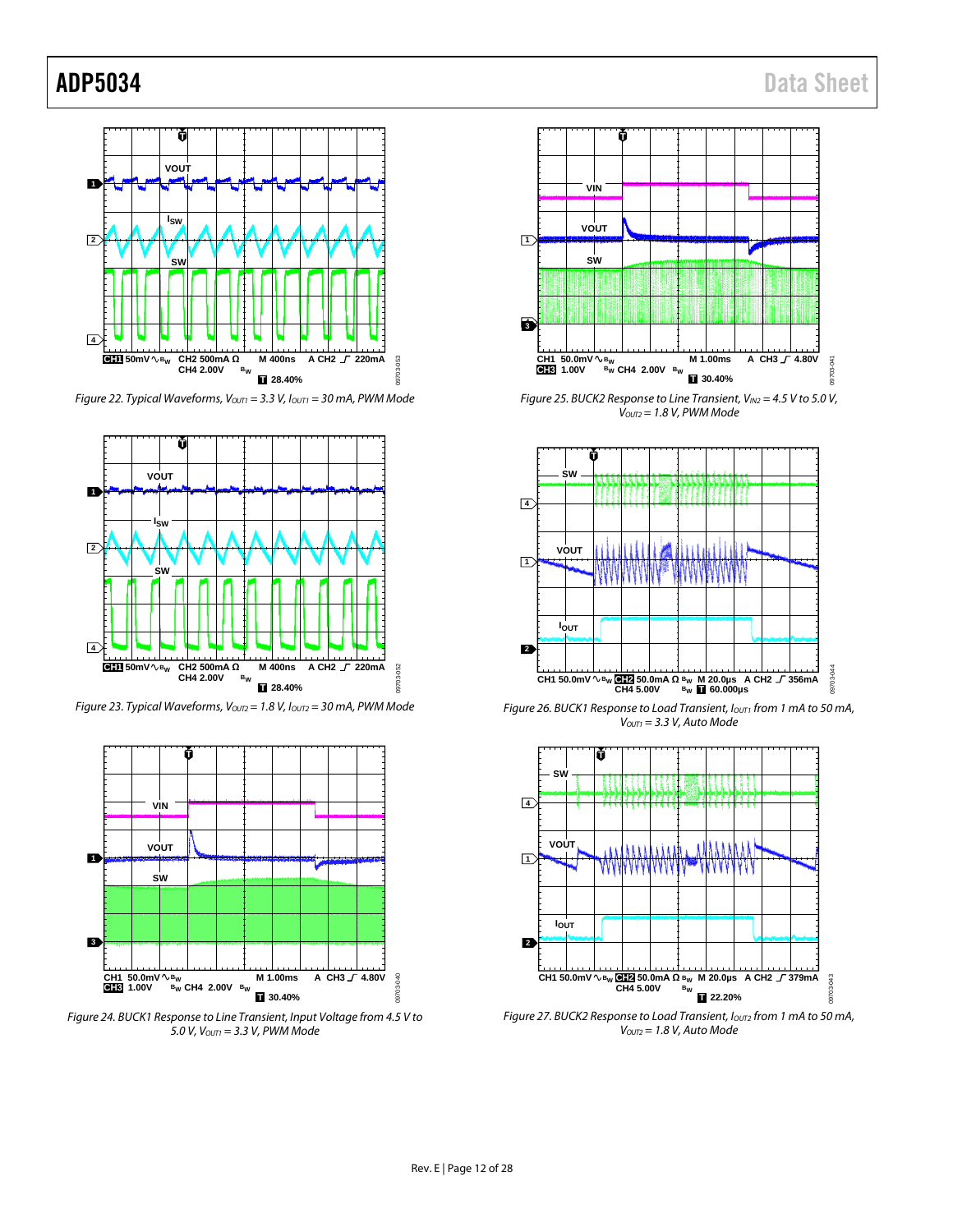

*Figure 28. BUCK1 Response to Load Transient, I<sub>OUT1</sub> from 20 mA to 180 mA, VOUT1 = 3.3 V, Auto Mode*



*Figure 29. BUCK2 Response to Load Transient, IOUT2 from 20 mA to 180 mA, VOUT2= 1.8 V, Auto Mode*



*Figure 30. VOUT and SW Waveforms for BUCK1 and BUCK2 in PWM Mode Showing Out-of-Phase Operation*





*Figure 32. LDO Load Regulation Across Input Voltage, Vours* = 3.3 *V* 



*Figure 33. LFCSP NMOS RDSON vs. Input Voltage Across Temperature*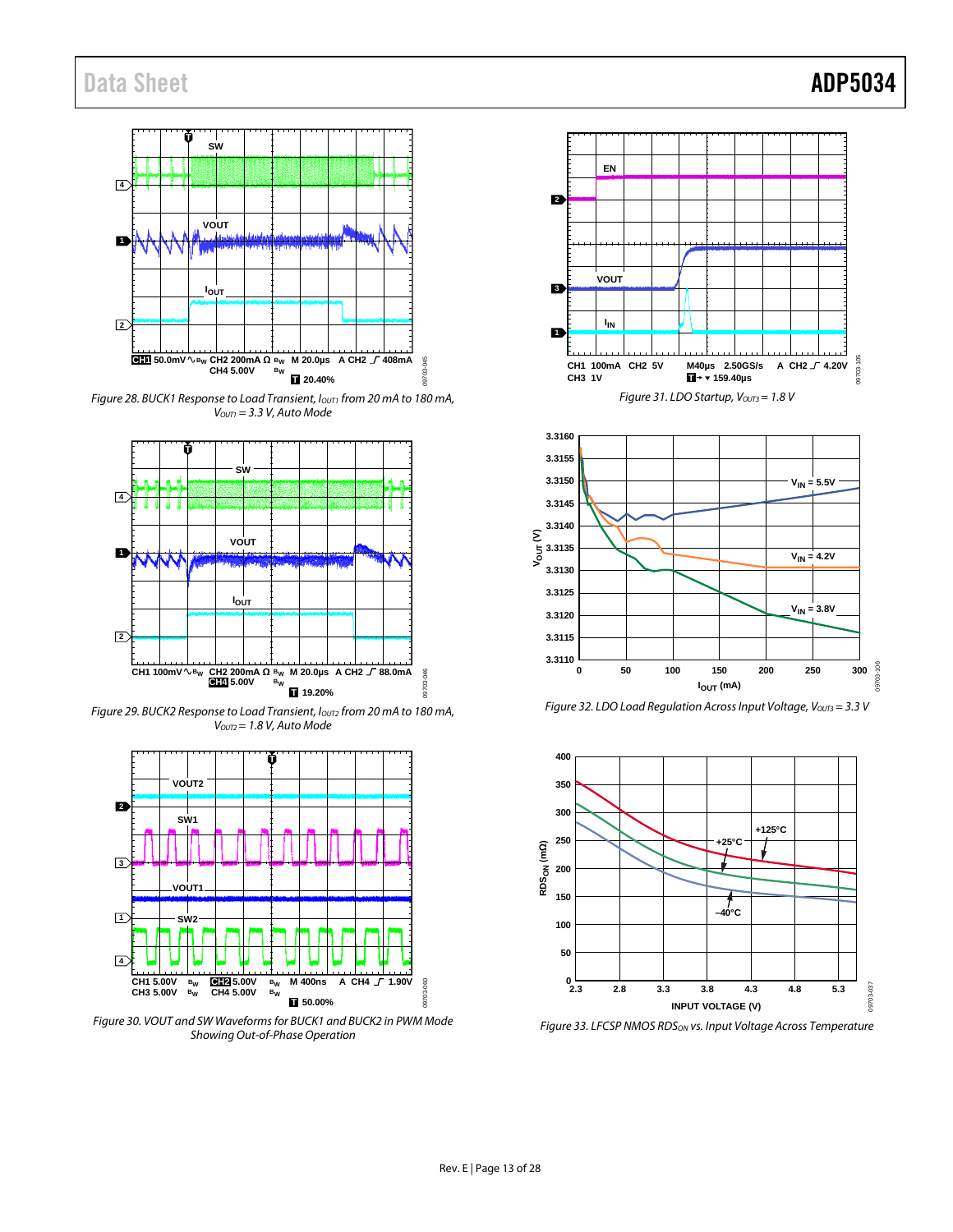

*Figure 34. LFCSP PMOS RDSON vs. Input Voltage Across Temperature*



*Figure 35. LDO Load Regulation Across Temperature, V<sub>IN3</sub> = 3.6 V, V<sub>OUT3</sub> = 1.8 V* 



*Figure 36. LDO Line Regulation Across Output Load, V<sub>OUT3</sub> = 2.8 V* 



*Figure 37. LDO Ground Current vs. Output Load, VIN3= 3.3 V, VOUT3= 2.8 V*



*Figure 38. LDO Response to Load Transient, I<sub>OUT3</sub> from 1 mA to 80 mA, VOUT3= 2.8 V*



*Figure 39. LDO Response to Line Transient, Input Voltage from 4.5 V to 5 V, VOUT3= 2.8 V*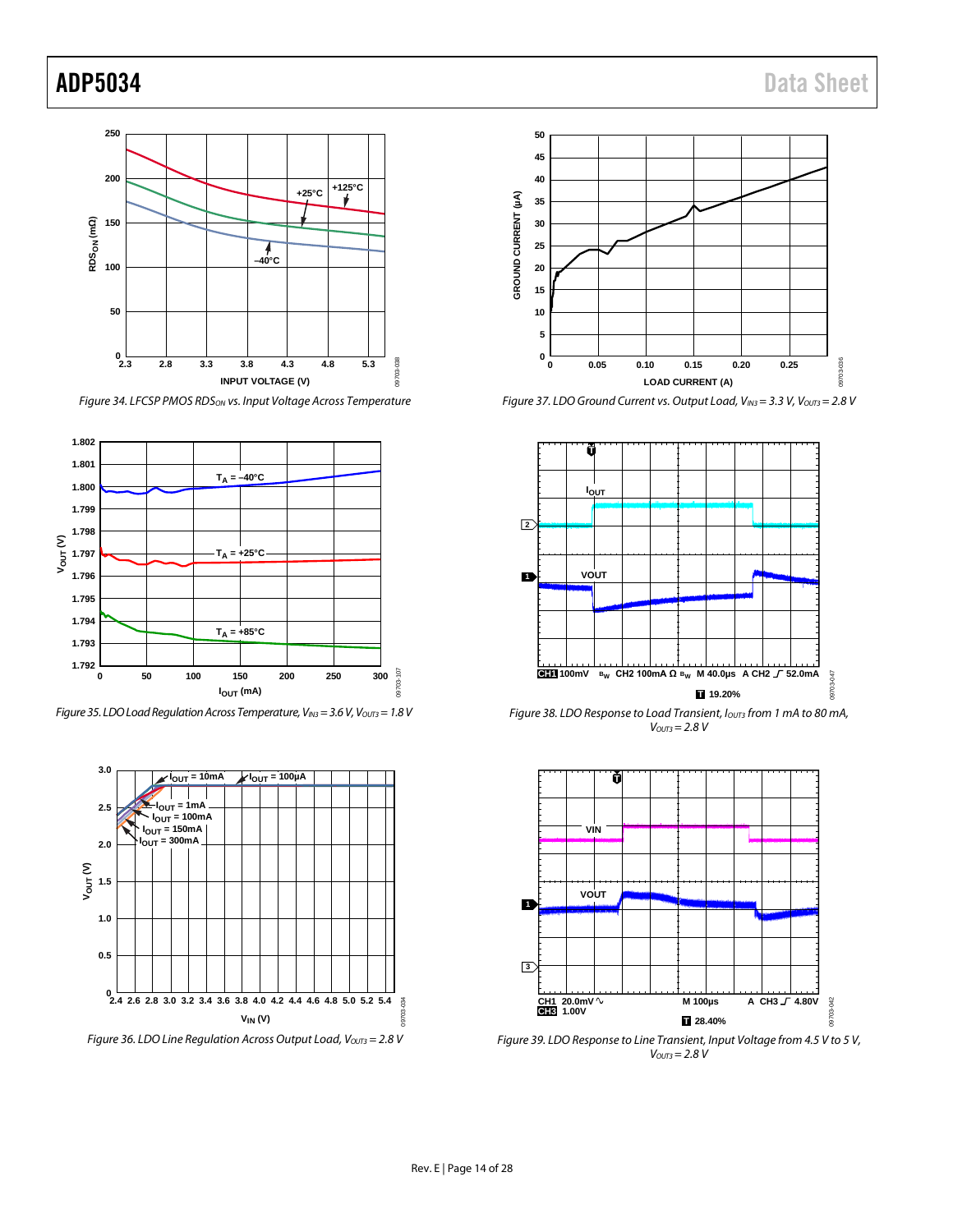#### **60 VIN = 5V 55**  $V_{IN} = 3.3V$ <br>| | | |||||| **50** RMS NOISE (µV) **RMS NOISE (µV) 45 40 35 30** 25<br>0.001 09703-055 **0.001 0.01 0.1 1 10 100 ILOAD (mA)**

*Figure 40. LDO Output Noise vs. Load Current, Across Input Voltage, VOUT3 = 2.8 V*



*Figure 41. LDO Output Noise vs. Load Current, Across Input Voltage, VOUT3 = 3.0 V*



*Figure 42. LDO PSRR Across Output Load, VIN3 = 3.3 V, VOUT3= 2.8 V*



*Figure 43. LDO PSRR Across Output Load, VIN3 = 3.3 V, VOUT3 = 3.0 V*







09703-057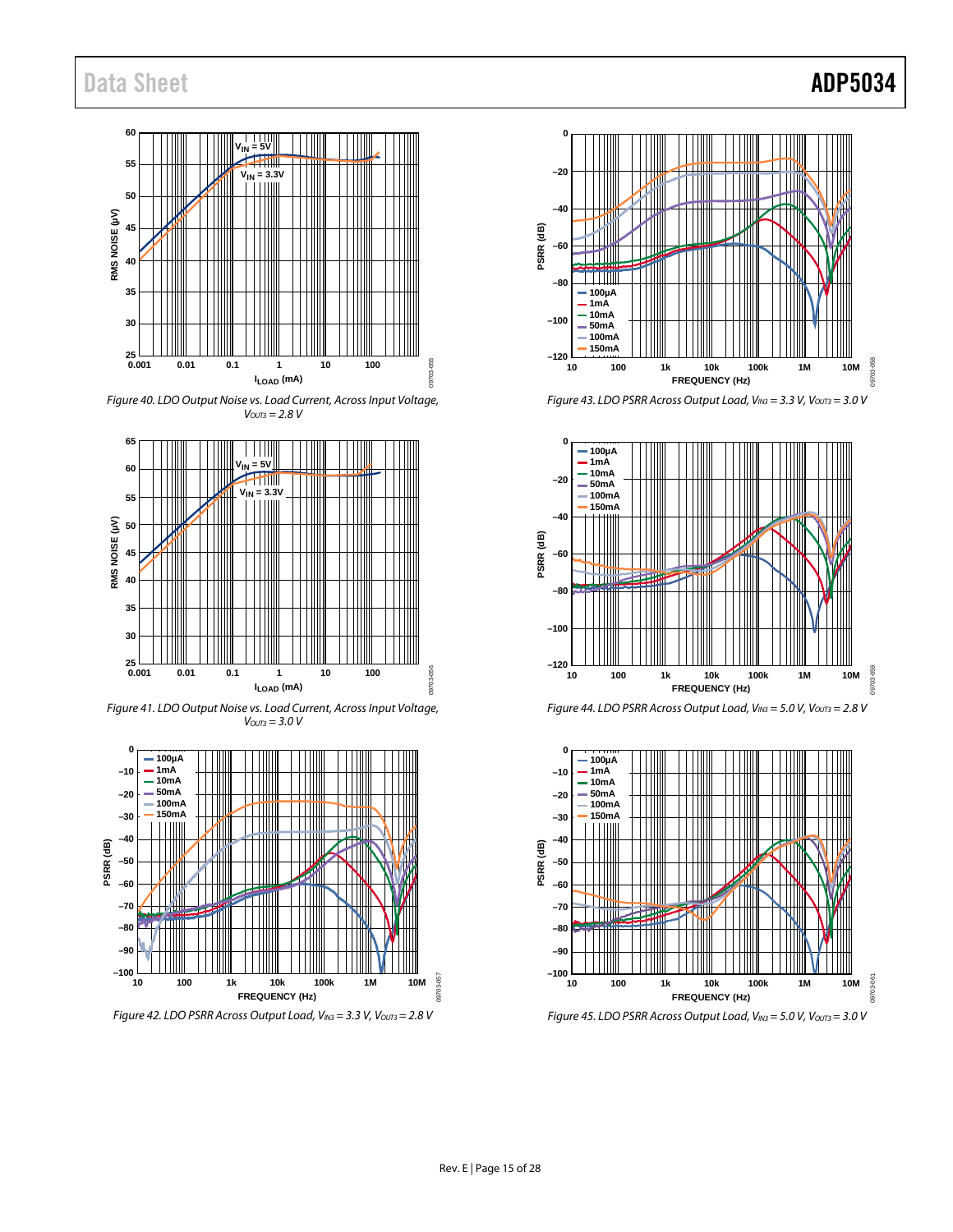09703-005

# <span id="page-16-0"></span>THEORY OF OPERATION





## <span id="page-16-1"></span>**POWER MANAGEMENT UNIT**

The ADP5034 is a micropower management unit (micro PMU) combining two step-down (buck) dc-to-dc converters and two low dropout linear regulators (LDOs). The high switching frequency and tiny 24-lead LFCSP package allow for a small power management solution.

To combine these high performance regulators into the micro PMU, there is a system controller allowing them to operate together.

The buck regulators can operate in forced PWM mode if the MODE pin is at a logic high level. In forced PWM mode, the buck switching frequency is always constant and does not change with the load current. If the MODE pin is at logic low level, the switching regulators operate in auto PWM/PSM mode. In this mode, the regulators operate at fixed PWM frequency when the load current is above the PSM current threshold. When the load current falls below the PSM current threshold, the regulator in question enters PSM, where the switching occurs in bursts. The burst repetition rate is a function of the current load and the output capacitor value.

This operating mode reduces the switching and quiescent current losses. The auto PWM/PSM mode transition is controlled independently for each buck regulator. The two bucks operate synchronized to each other.

The ADP5034 has individual enable pins (EN1 to EN4) controlling the activation of each regulator. The regulators are activated by a logic level high applied to the respective EN pin. EN1 controls BUCK1, EN2 controls BUCK2, EN3 controls LDO1, and EN4 controls LDO2.

Regulator output voltages are set through external resistor dividers or can be optionally factory programmed to default values (see the [Ordering Guide s](#page-28-0)ection).

When a regulator is turned on, the output voltage ramp rate is controlled through a soft start circuit to avoid a large inrush current due to the charging of the output capacitors.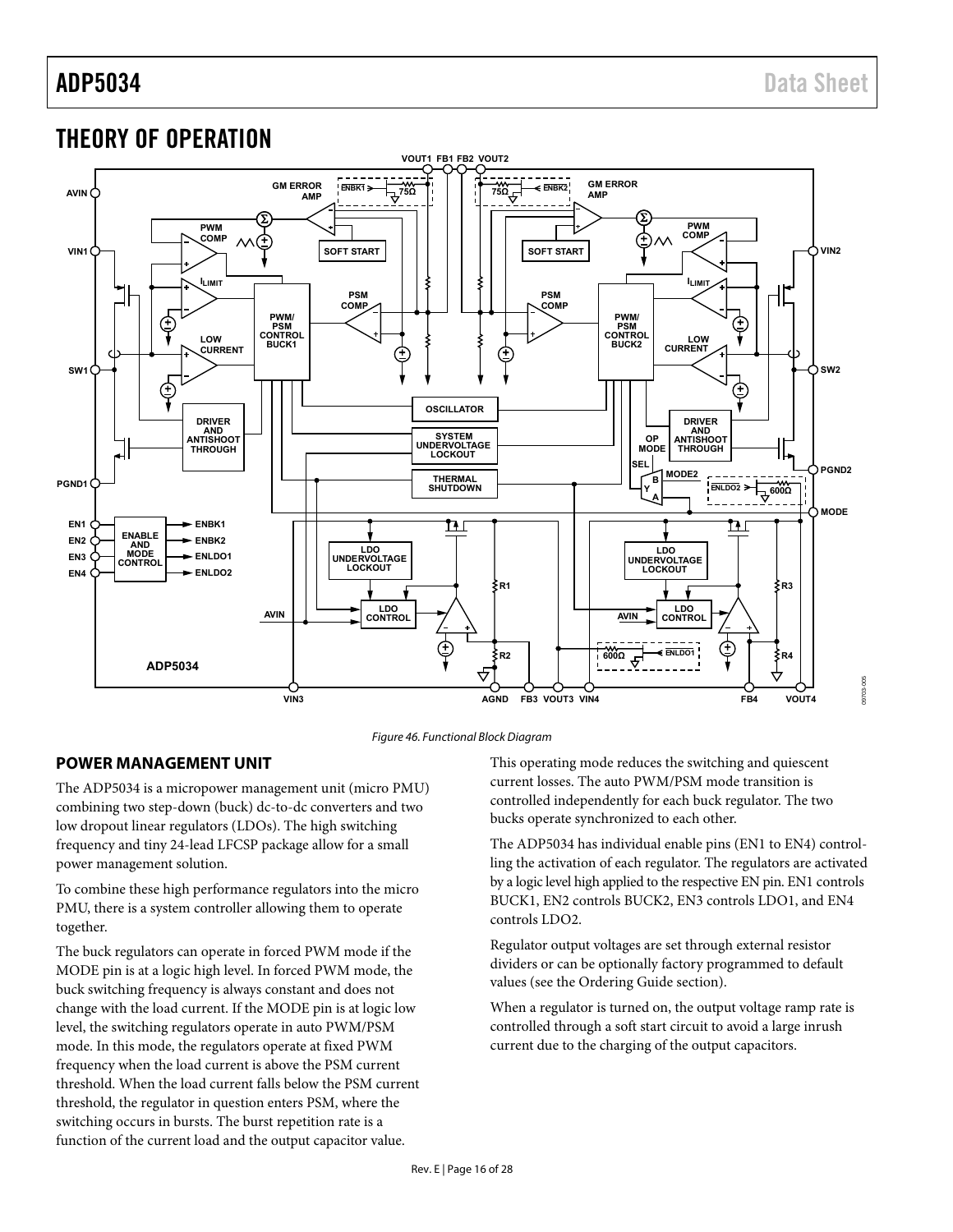## *Thermal Protection*

In the event that the junction temperature rises above 150°C, the thermal shutdown circuit turns off all the regulators. Extreme junction temperatures can be the result of high current operation, poor circuit board design, or high ambient temperature. A 20°C hysteresis is included so that when thermal shutdown occurs, the regulators do not return to operation until the on-chip temperature drops below 130°C. When coming out of thermal shutdown, all regulators restart with soft start control.

### *Undervoltage Lockout*

To protect against battery discharge, undervoltage lockout (UVLO) circuitry is integrated into the system. If the input voltage on AVIN drops below a typical 2.15 V UVLO threshold, all channels shut down. In the buck channels, both the power switch and the synchronous rectifier turn off. When the voltage on AVIN rises above the UVLO threshold, the part is enabled once more.

Alternatively, the user can select device models with a UVLO set at a higher level, suitable for 5 V supply applications. For these models, the device reaches the turn-off threshold when the input supply drops to 3.65 V typical.

In case of a thermal or UVLO event, the active pull-downs (if factory enabled) are enabled to discharge the output capacitors quickly. The pull-down resistors remain engaged until the thermal fault event is no longer present or the input supply voltage falls below the V<sub>POR</sub> voltage level. The typical value of V<sub>POR</sub> is approximately 1 V.

### *Enable/Shutdown*

The ADP5034 has an individual control pin for each regulator. A logic level high applied to the ENx pin activates a regulator, whereas a logic level low turns off a regulator.

[Figure 47](#page-17-0) shows the regulator activation timings for the ADP5034 when all enable pins are connected to AVIN. Also shown is the active pull-down activation.



<span id="page-17-0"></span>*Figure 47. Regulator Sequencing on the ADP5034 (EN1 = EN2 = EN3 = EN4 = VAVIN)*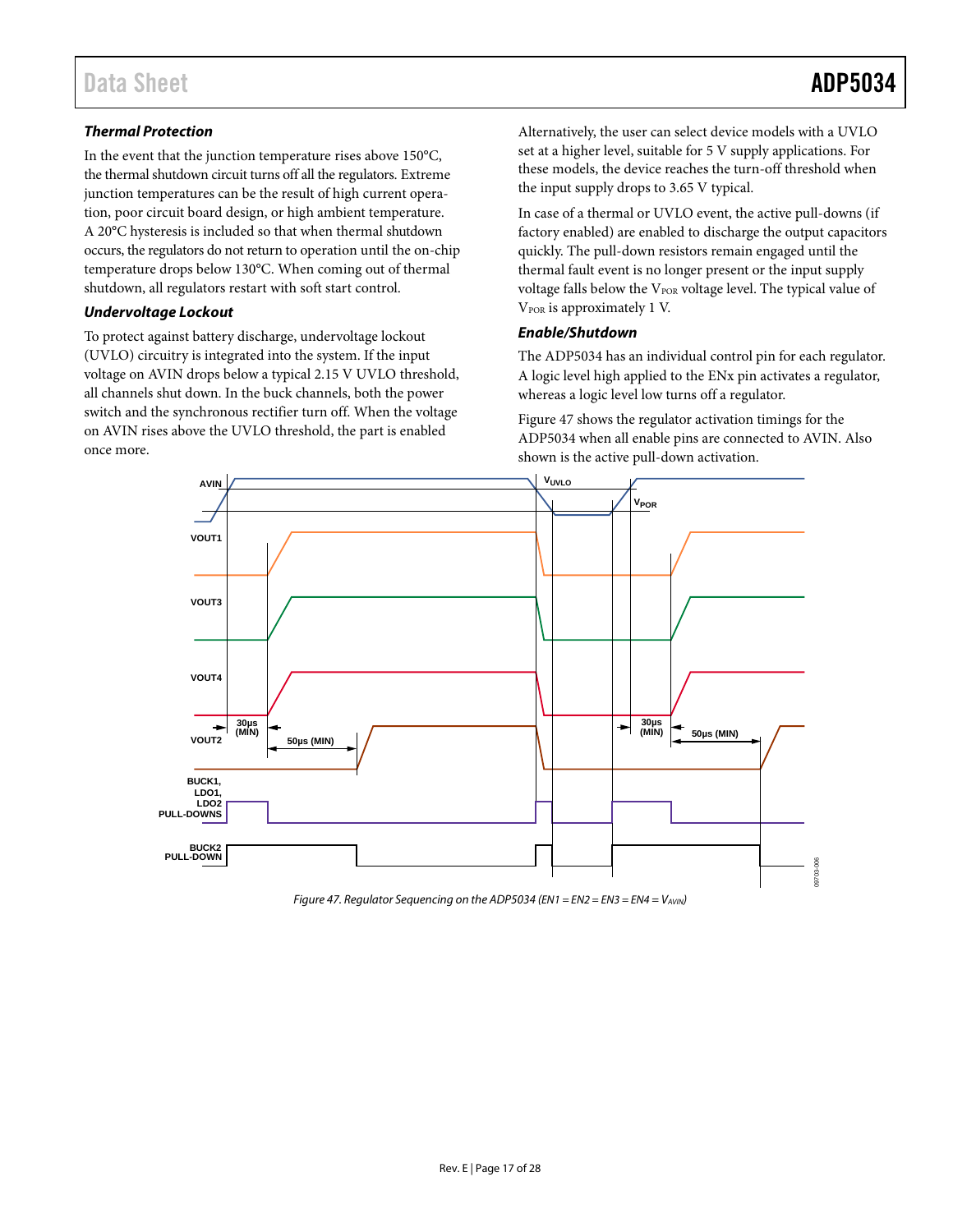# <span id="page-18-0"></span>**BUCK1 AND BUCK2**

The buck uses a fixed frequency and high speed current mode architecture. The buck operates with an input voltage of 2.3 V to 5.5 V.

The buck output voltage is set through external resistor dividers, shown i[n Figure 48](#page-18-1) for BUCK1. The output voltage can optionally be factory programmed to default values as indicated in the [Ordering Guide](#page-28-0) section. In this event, R1 and R2 are not needed, and FB1 can be left unconnected. In all cases, VOUT1 must be connected to the output capacitor. FB1 is 0.5 V.



*Figure 48. BUCK1 External Output Voltage Setting*

### <span id="page-18-1"></span>*Control Scheme*

The bucks operate with a fixed frequency, current mode PWM control architecture at medium to high loads for high efficiency but shift to a power save mode (PSM) control scheme at light loads to lower the regulation power losses. When operating in fixed frequency PWM mode, the duty cycle of the integrated switches is adjusted and regulates the output voltage. When operating in PSM at light loads, the output voltage is controlled in a hysteretic manner, with higher output voltage ripple. During part of this time, the converter is able to stop switching and enters an idle mode, which improves conversion efficiency.

## *PWM Mode*

In PWM mode, the bucks operate at a fixed frequency of 3 MHz set by an internal oscillator. At the start of each oscillator cycle, the pFET switch is turned on, sending a positive voltage across the inductor. Current in the inductor increases until the current sense signal crosses the peak inductor current threshold that turns off the pFET switch and turns on the nFET synchronous rectifier. This sends a negative voltage across the inductor, causing the inductor current to decrease. The synchronous rectifier stays on for the rest of the cycle. The buck regulates the output voltage by adjusting the peak inductor current threshold.

## *Power Save Mode (PSM)*

The bucks smoothly transition to PSM operation when the load current decreases below the PSM current threshold. When either of the bucks enters PSM, an offset is induced in the PWM regulation level, which makes the output voltage rise. When the output voltage reaches a level approximately 1.5% above the PWM regulation level, PWM operation is turned off. At this point, both power switches are off, and the buck enters an idle mode. The output capacitor discharges until the output voltage falls to the PWM regulation voltage, at which point the device

drives the inductor to make the output voltage rise again to the upper threshold. This process is repeated while the load current is below the PSM current threshold.

The ADP5034 has a dedicated MODE pin controlling the PSM and PWM operation. A high logic level applied to the MODE pin forces both bucks to operate in PWM mode. A logic level low sets the bucks to operate in auto PSM/PWM.

## *PSM Current Threshold*

The PSM current threshold is set to100 mA. The bucks employ a scheme that enables this current to remain accurately controlled, independent of input and output voltage levels. This scheme also ensures that there is very little hysteresis between the PSM current threshold for entry to and exit from the PSM. The PSM current threshold is optimized for excellent efficiency over all load currents.

## *Oscillator/Phasing of Inductor Switching*

The ADP5034 ensures that both bucks operate at the same switching frequency when both bucks are in PWM mode.

Additionally, the ADP5034 ensures that when both bucks are in PWM mode, they operate out of phase, whereby the Buck2 pFET starts conducting exactly half a clock period after the BUCK1 pFET starts conducting.

### *Short-Circuit Protection*

The bucks include frequency foldback to prevent output current runaway on a hard short. When the voltage at the feedback pin falls below half the target output voltage, indicating the possibility of a hard short at the output, the switching frequency is reduced to half the internal oscillator frequency. The reduction in the switching frequency allows more time for the inductor to discharge, preventing a runaway of output current.

## *Soft Start*

The bucks have an internal soft start function that ramps the output voltage in a controlled manner upon startup, thereby limiting the inrush current. This prevents possible input voltage drops when a battery or a high impedance power source is connected to the input of the converter.

## *Current Limit*

Each buck has protection circuitry to limit the amount of positive current flowing through the pFET switch and the amount of negative current flowing through the synchronous rectifier. The positive current limit on the power switch limits the amount of current that can flow from the input to the output. The negative current limit prevents the inductor current from reversing direction and flowing out of the load.

## *100% Duty Operation*

With a drop in input voltage, or with an increase in load current, the buck may reach a limit where, even with the pFET switch on 100% of the time, the output voltage drops below the desired output voltage. At this limit, the buck transitions to a mode where the pFET switch stays on 100% of the time. When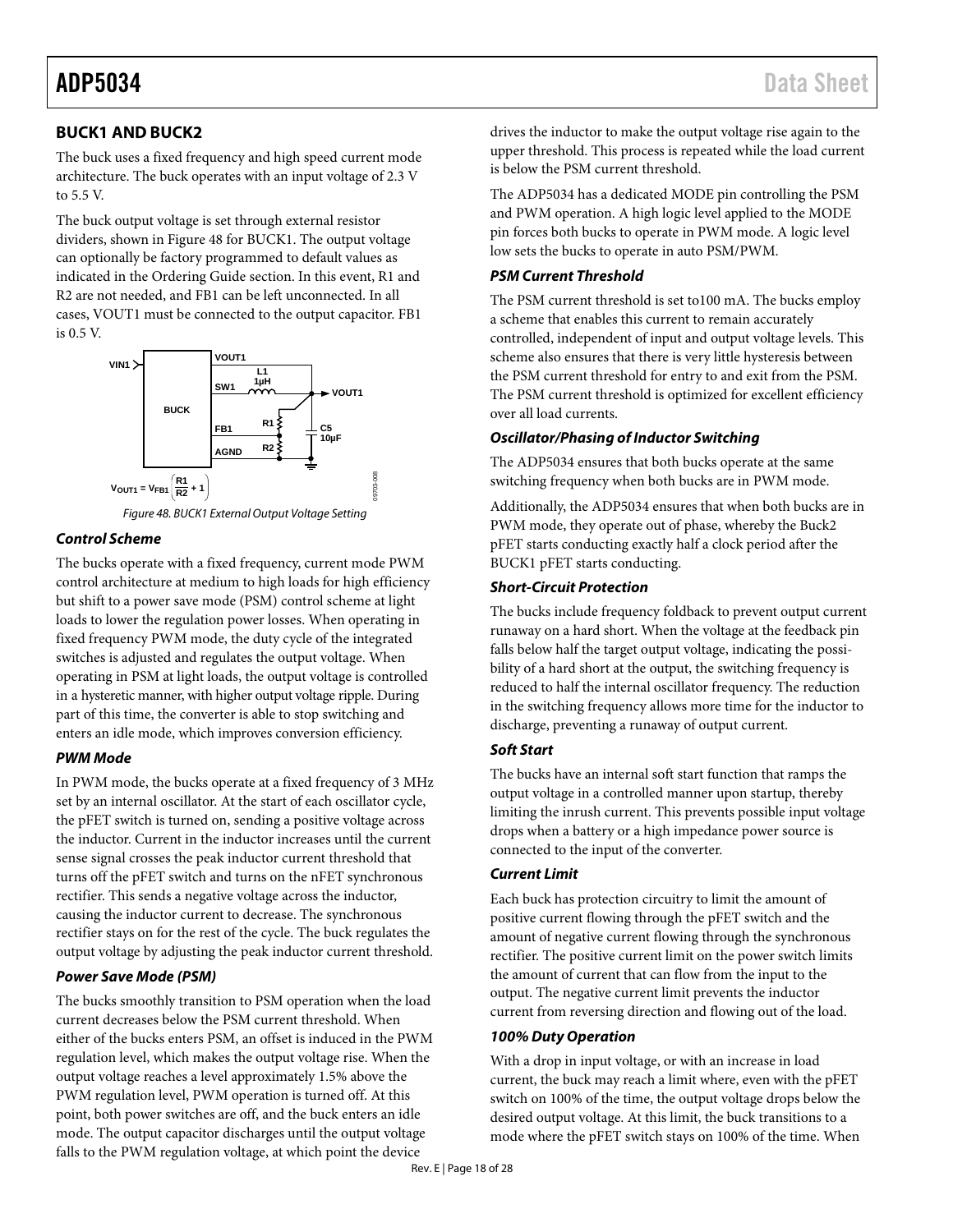# Data Sheet **ADP5034**

the input conditions change again and the required duty cycle falls, the buck immediately restarts PWM regulation without allowing overshoot on the output voltage.

### *Active Pull-Downs*

All regulators have optional, factory programmable, active pulldown resistors discharging the respective output capacitors when the regulators are disabled. The pull-down resistors are connected between VOUTx and AGND. Active pull-downs are disabled when the regulators are turned on. The typical value of the pull-down resistor is 600 Ω for the LDOs and 75 Ω for the bucks. [Figure 47](#page-17-0) shows the activation timings for the active pull-downs during regulator activation and deactivation.

# <span id="page-19-0"></span>**LDO1 AND LDO2**

The ADP5034 contains two LDOs with low quiescent current and low dropout linear regulators, and provides up to 300 mA of output current. Drawing a low 10 μA quiescent current (typical) at no load makes the LDO ideal for battery-operated portable equipment.

Each LDO operates with an input voltage of 1.7 V to 5.5 V. The wide operating range makes these LDOs suitable for cascading configurations where the LDO supply voltage is provided from one of the buck regulators.

Each LDO output voltage is set through external resistor dividers as shown i[n Figure 49](#page-19-1) for LDO1. The output voltage can optionally be factory programmed to default values as indicated in the [Ordering Guide](#page-28-0) section. In this event, Ra and Rb are not needed, and FB3 must be connected to the top of the capacitor on VOUT3.



*Figure 49. LDO1 External Output Voltage Setting*

<span id="page-19-1"></span>The LDOs also provide high power supply rejection ratio (PSRR), low output noise, and excellent line and load transient response with only a small 1 µF ceramic input and output capacitor.

LDO1 is optimized to supply analog circuits because it offers better noise performance compared to LDO2. LDO1 should be used in applications where noise performance is critical.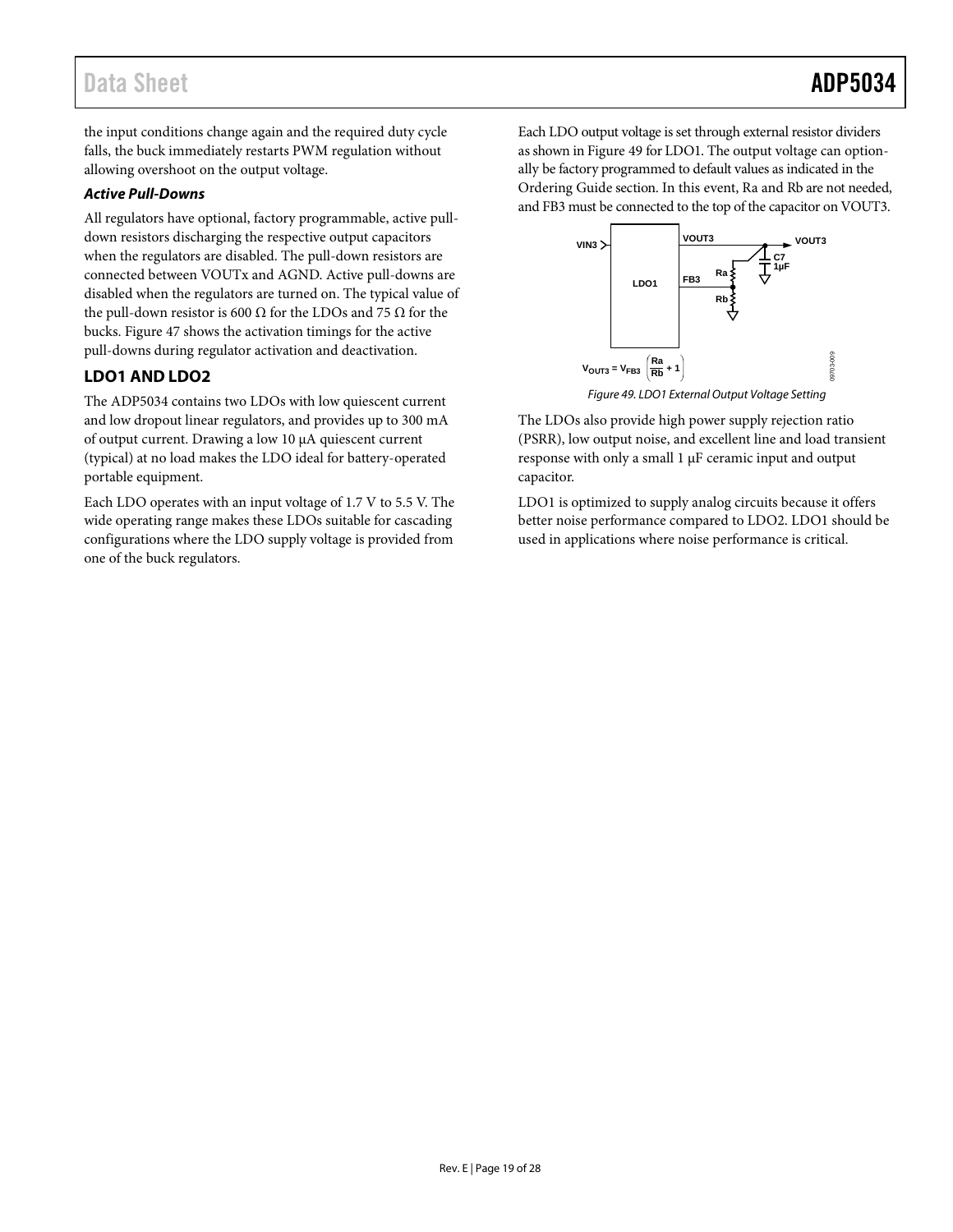# <span id="page-20-1"></span><span id="page-20-0"></span>APPLICATIONS INFORMATION **BUCK EXTERNAL COMPONENT SELECTION**

Trade-offs between performance parameters such as efficiency and transient response can be made by varying the choice of external components in the applications circuit, as shown in [Figure 1.](#page-0-4)

#### *Feedback Resistors*

For the adjustable model, referring t[o Figure 50](#page-20-2) the total combined resistance for R1 and R2 is not to exceed 400 kΩ.

#### *Inductor*

The high switching frequency of the ADP5034 bucks allows for the selection of small chip inductors. For best performance, use inductor values between 0.7 μH and 3 μH. Suggested inductors are shown in [Table 9.](#page-20-3)

The peak-to-peak inductor current ripple is calculated using the following equation:

$$
I_{\textit{RIPPLE}} = \frac{V_{\textit{OUT}} \times (V_{\textit{IN}} - V_{\textit{OUT}})}{V_{\textit{IN}} \times f_{\textit{SW}} \times L}
$$

where:

*fSW* is the switching frequency. *L* is the inductor value.

The minimum dc current rating of the inductor must be greater than the inductor peak current. The inductor peak current is calculated using the following equation:

$$
I_{\textit{PEAK}} = I_{\textit{LOAD(MAX)}} + \frac{I_{\textit{RIPPLE}}}{2}
$$

<span id="page-20-3"></span>**Table 9. Suggested 1.0 μH Inductors**

Inductor conduction losses are caused by the flow of current through the inductor, which has an associated internal dc resistance (DCR). Larger sized inductors have smaller DCR, which may decrease inductor conduction losses. Inductor core losses are related to the magnetic permeability of the core material. Because the bucks are high switching frequency dc-to-dc converters, shielded ferrite core material is recommended for its low core losses and low EMI.

#### *Output Capacitor*

Higher output capacitor values reduce the output voltage ripple and improve load transient response. When choosing this value, it is also important to account for the loss of capacitance due to output voltage dc bias.

Ceramic capacitors are manufactured with a variety of dielectrics, each with a different behavior over temperature and applied voltage. Capacitors must have a dielectric adequate to ensure the minimum capacitance over the necessary temperature range and dc bias conditions. X5R or X7R dielectrics with a voltage rating of 6.3 V or 10 V are recommended for best performance. Y5V and Z5U dielectrics are not recommended for use with any dc-to-dc converter because of their poor temperature and dc bias characteristics.

The worst-case capacitance accounting for capacitor variation over temperature, component tolerance, and voltage is calculated using the following equation:

$$
C_{EFF} = C_{OUT} \times (1 - TEMPCO) \times (1 - TOL)
$$

where:

*CEFF* is the effective capacitance at the operating voltage. *TEMPCO* is the worst-case capacitor temperature coefficient. *TOL* is the worst-case component tolerance.

In this example, the worst-case temperature coefficient (TEMPCO) over −40°C to +85°C is assumed to be 15% for an X5R dielectric. The tolerance of the capacitor (TOL) is assumed to be 10%, and  $C_{\text{OUT}}$  is 9.2  $\mu$ F at 1.8 V, as shown i[n Figure 50.](#page-20-2)

Substituting these values in the equation yields

 $C_{EFF}$  = 9.2  $\mu$ F × (1 – 0.15) × (1 – 0.1) ≈ 7.0  $\mu$ F

To guarantee the performance of the bucks, it is imperative that the effects of dc bias, temperature, and tolerances on the behavior of the capacitors be evaluated for each application.



<span id="page-20-2"></span>*Figure 50. Capacitance vs. Voltage Characteristic*

| Vendor                 | Model          | Dimensions (mm)             | $I_{SAT}(mA)$ | $DCR$ (m $\Omega$ ) |  |  |  |
|------------------------|----------------|-----------------------------|---------------|---------------------|--|--|--|
| Murata                 | LOM2MPN1R0NG0B | $2.0 \times 1.6 \times 0.9$ | 1400          | 85                  |  |  |  |
| Murata                 | LOM2HPN1R0MJ0L | $2.5 \times 2.0 \times 1.1$ | 1500          | 90                  |  |  |  |
| Murata                 | LOH32PN1R0NN0  | $3.2 \times 2.5 \times 1.6$ | 2300          | 45                  |  |  |  |
| Taiyo Yuden            | CBC3225T1R0MR  | $3.2 \times 2.5 \times 2.5$ | 2000          |                     |  |  |  |
| Coilcraft <sup>®</sup> | XFL4020-102ME  | $4.0 \times 4.0 \times 2.1$ | 5400          |                     |  |  |  |
| Coilcraft              | XPL2010-102ML  | $1.9 \times 2.0 \times 1.0$ | 1800          | 89                  |  |  |  |
| Toko                   | MDT2520-CN     | $2.5 \times 2.0 \times 1.2$ | 1350          | 85                  |  |  |  |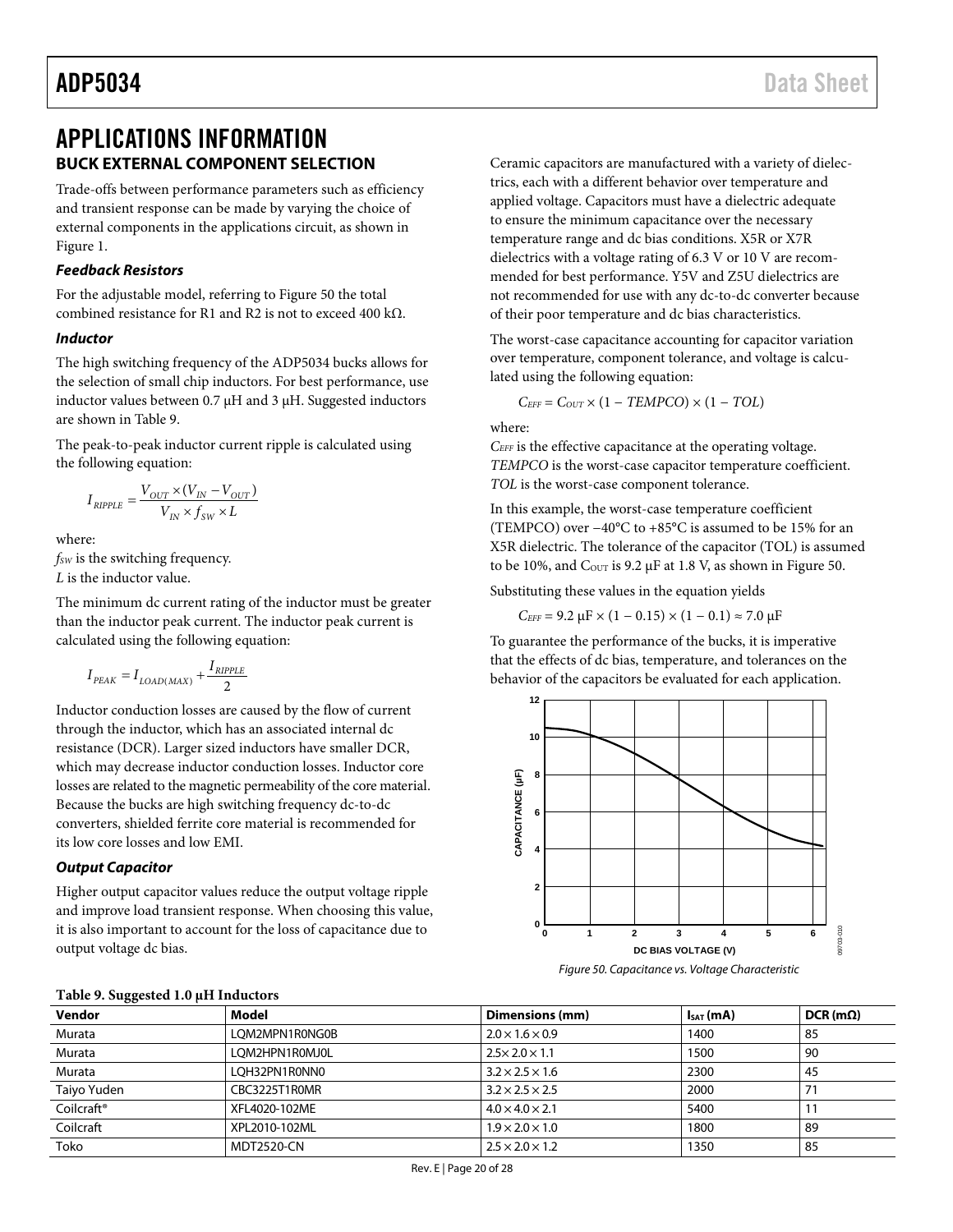The peak-to-peak output voltage ripple for the selected output capacitor and inductor values is calculated using the following equation:

$$
V_{RIPPLE} = \frac{I_{RIPPLE}}{8 \times f_{SW} \times C_{OUT}} \approx \frac{V_{IN}}{(2\pi \times f_{SW})^2 \times L \times C_{OUT}}
$$

Capacitors with lower effective series resistance (ESR) are preferred to guarantee low output voltage ripple, as shown in the following equation:

$$
ESR_{COUT} \leq \frac{V_{RIPPLE}}{I_{RIPPLE}}
$$

The effective capacitance needed for stability, which includes temperature and dc bias effects, is a minimum of  $7 \mu$ F and a maximum of 40 µF.

The buck regulators require 10 µF output capacitors to guarantee stability and response to rapid load variations and to transition into and out of the PWM/PSM modes. A list of suggested capacitors is shown in [Table 10.](#page-21-0) In certain applications where one or both buck regulator powers a processor, the operating state is known because it is controlled by software. In this condition, the processor can drive the MODE pin according to the operating state; consequently, it is possible to reduce the output capacitor from 10 µF to 4.7 µF because the regulator does not expect a large load variation when working in PSM mode (se[e Figure 51\)](#page-21-1).

#### *Input Capacitor*

Higher value input capacitors help to reduce the input voltage ripple and improve transient response. Maximum input capacitor current is calculated using the following equation:

$$
I_{\textit{CIN}} \geq I_{\textit{LOAD(MAX)}}\sqrt{\frac{V_{\textit{OUT}}(V_{\textit{IN}}-V_{\textit{OUT}})}{V_{\textit{IN}}}}
$$

To minimize supply noise, place the input capacitor as close as possible to the VINx pin of the buck. As with the output capacitor, a low ESR capacitor is recommended.

The effective capacitance needed for stability, which includes temperature and dc bias effects, is a minimum of 3 µF and a maximum of 10 µF. A list of suggested capacitors is shown in [Table 10](#page-21-0) and [Table 11.](#page-21-2)

| Vendor      | $\sigma$<br>Type | Model           | Case<br><b>Size</b> | Voltage<br>Rating<br>(V) |
|-------------|------------------|-----------------|---------------------|--------------------------|
| Murata      | X <sub>5</sub> R | GRM188R60J106   | 0603                | 6.3                      |
| <b>TDK</b>  | X <sub>5</sub> R | C1608JB0J106K   | 0603                | 6.3                      |
| Taiyo Yuden | X <sub>5</sub> R | JMK107BJ106MA-T | 0603                | 6.3                      |
| Panasonic   | X <sub>5</sub> R | ECJ1VB0J106M    | 0603                | 6.3                      |

<span id="page-21-0"></span>**Table 10. Suggested 10 μF Capacitors**

<span id="page-21-2"></span>**Table 11. Suggested 4.7 μF Capacitors**

| Vendor      | Type | Model              | Case<br><b>Size</b> | Voltage<br>Rating<br>(V) |
|-------------|------|--------------------|---------------------|--------------------------|
| Murata      | X5R  | GRM188R60J475ME19D | 0402                | 6.3                      |
| Taiyo Yuden | X5R  | JMK107BJ475        | 0402                | 6.3                      |
| Panasonic   | X5R  | ECJ-0EB0J475M      | 0402                | 6.3                      |

#### **Table 12. Suggested 1.0 μF Capacitors**

| Vendor         | <b>Type</b> | Model              | Case<br><b>Size</b> | Voltage<br>Rating<br>(V) |
|----------------|-------------|--------------------|---------------------|--------------------------|
| Murata         | X5R         | GRM155B30J105K     | 0402                | 6.3                      |
| Murata         | X5R         | GRM155R61A105KE15D | 0402                | 10.0                     |
| <b>TDK</b>     | X5R         | C1005JB0J105KT     | 0402                | 6.3                      |
| Panasonic      | X5R         | ECJ0EB0J105K       | 0402                | 6.3                      |
| Taiyo<br>Yuden | X5R         | LMK105BJ105MV-F    | 0402                | 10.0                     |



<span id="page-21-1"></span>*Figure 51. Processor System Power Management with PSM/PWM Control*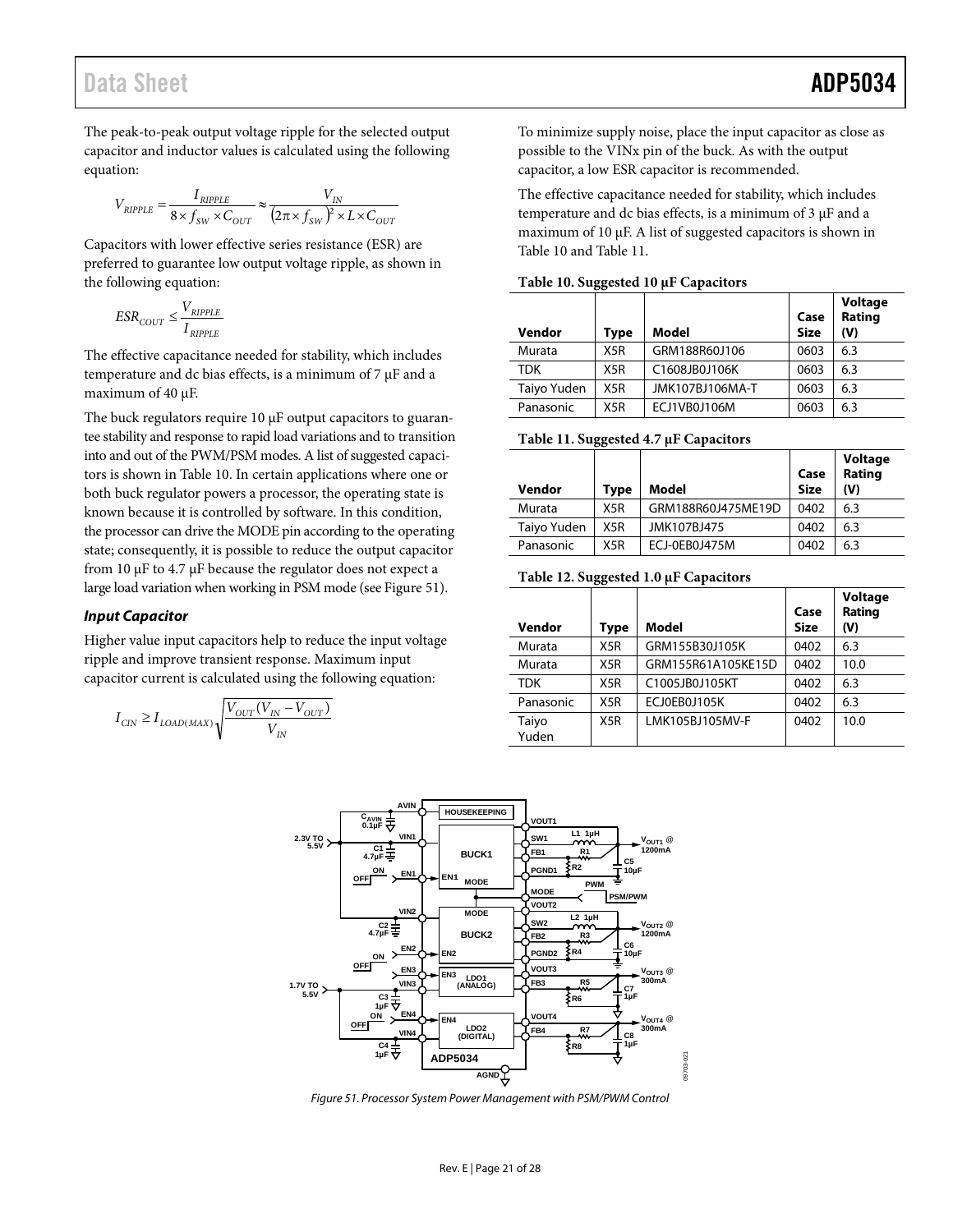# <span id="page-22-0"></span>**LDO EXTERNAL COMPONENT SELECTION**

#### *Feedback Resistors*

For the adjustable model, the maximum value of Rb is not to exceed 200 k $\Omega$  (see [Figure 49\)](#page-19-1).

### *Output Capacitor*

The ADP5034 LDOs are designed for operation with small, spacesaving ceramic capacitors, but function with most commonly used capacitors as long as care is taken with the ESR value. The ESR of the output capacitor affects stability of the LDO control loop. A minimum of 0.70 µF capacitance with an ESR of 1 Ω or less is recommended to ensure that stability of the ADP5034. Transient response to changes in load current is also affected by output capacitance. Using a larger value of output capacitance improves the transient response of the ADP5034 to large changes in load current.

### *Input Bypass Capacitor*

Connecting a 1 µF capacitor from VIN3 and VIN4 to ground reduces the circuit sensitivity to printed circuit board (PCB) layout, especially when long input traces or high source impedance is encountered. If greater than  $1 \mu$ F of output capacitance is required, increase the input capacitor to match it.

### *Input and Output Capacitor Properties*

Use any good quality ceramic capacitors with the ADP5034 as long as they meet the minimum capacitance and maximum ESR requirements. Ceramic capacitors are manufactured with a variety of dielectrics, each with a different behavior over temperature and applied voltage. Capacitors must have a dielectric adequate to ensure the minimum capacitance over the necessary temperature range and dc bias conditions. X5R or X7R dielectrics with a voltage rating of 6.3 V or 10 V are recommended for best performance. Y5V and Z5U dielectrics are not recommended for use with any LDO because of their poor temperature and dc bias characteristics.

[Figure 52](#page-22-1) depicts the capacitance vs. voltage bias characteristic of a 0402 1 µF, 10 V, X5R capacitor. The voltage stability of a capacitor is strongly influenced by the capacitor size and voltage rating. In general, a capacitor in a larger package or with higher voltage rating exhibits better stability. The temperature variation of the X5R dielectric is about ±15% over the −40°C to +85°C temperature range and is not a function of package or voltage rating.



<span id="page-22-1"></span>Use the following equation to determine the worst-case capacitance accounting for capacitor variation over temperature, component tolerance, and voltage:

$$
C_{EFF} = C_{BIAS} \times (1 - TEMPCO) \times (1 - TOL)
$$

where:

C*BIAS* is the effective capacitance at the operating voltage. *TEMPCO* is the worst-case capacitor temperature coefficient. *TOL* is the worst-case component tolerance.

In this example, the worst-case temperature coefficient (TEMPCO) over −40°C to +85°C is assumed to be 15% for an X5R dielectric. The tolerance of the capacitor (TOL) is assumed to be 10%, and  $C_{\text{BIAS}}$  is 0.85  $\mu$ F at 1.8 V as shown in [Figure 52.](#page-22-1)

Substituting these values into the following equation,

$$
C_{\text{EFF}} = 0.85 \ \mu F \times (1 - 0.15) \times (1 - 0.1) = 0.65 \ \mu F
$$

Therefore, the capacitor chosen in this example meets the minimum capacitance requirement of the LDO over temperature and tolerance at the chosen output voltage.

To guarantee the performance of the ADP5034, it is imperative that the effects of dc bias, temperature, and tolerances on the behavior of the capacitors be evaluated for each application.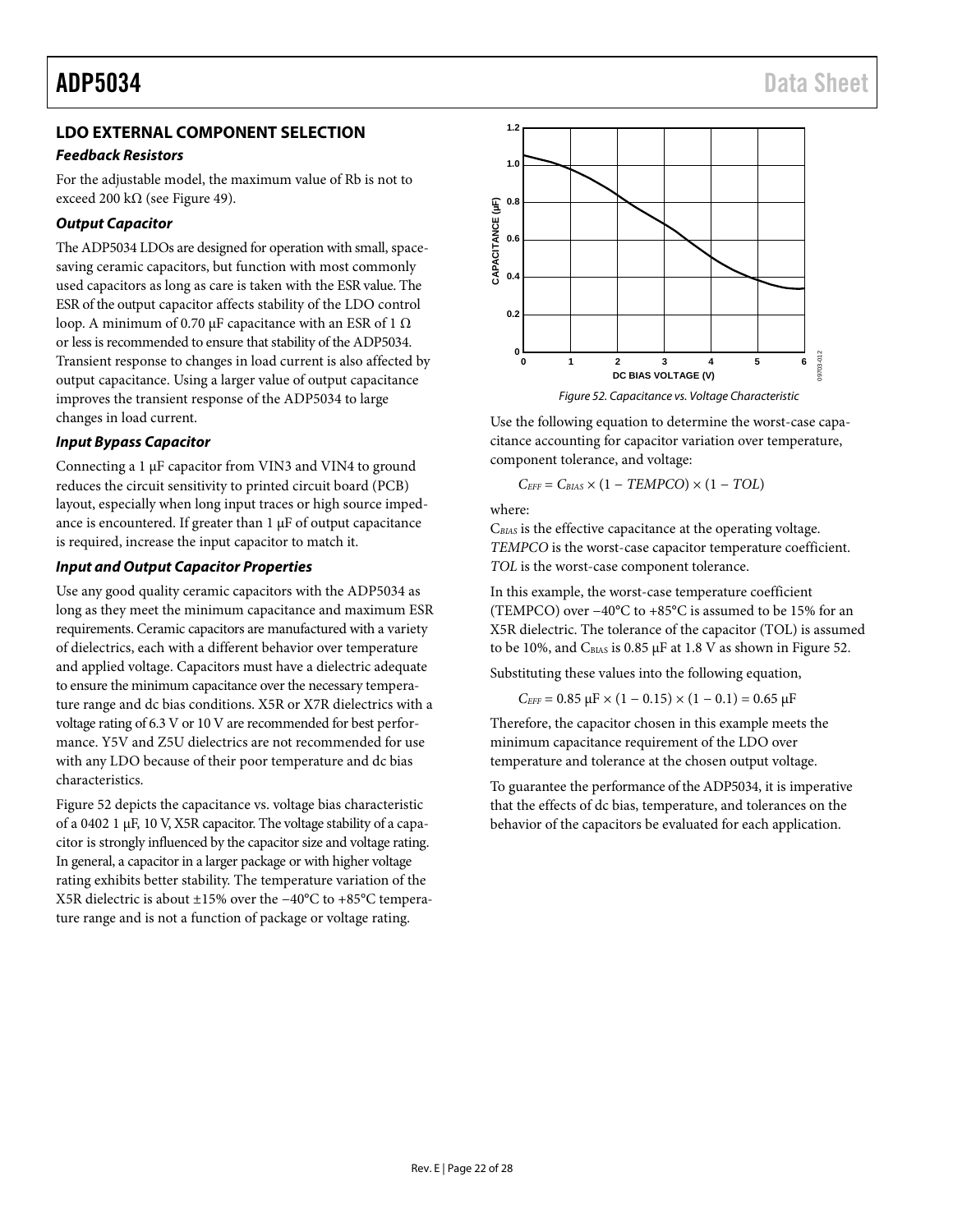# <span id="page-23-0"></span>POWER DISSIPATION AND THERMAL CONSIDERATIONS

The ADP5034 is a highly efficient µPMU, and, in most cases, the power dissipated in the device is not a concern. However, if the device operates at high ambient temperatures and maximum loading condition, the junction temperature can reach the maximum allowable operating limit (125°C).

When the temperature exceeds 150°C, the ADP5034 turns off all the regulators, allowing the device to cool down. When the die temperature falls below 130°C, the ADP5034 resumes normal operation.

This section provides guidelines to calculate the power dissipated in the device and ensure that the ADP5034 operates below the maximum allowable junction temperature.

The efficiency for each regulator on the ADP5034 is given by

$$
\eta = \frac{P_{OUT}}{P_{IN}} \times 100\%
$$
\n(1)

where:

*η* is the efficiency.

*PIN* is the input power.

*POUT* is the output power.

Power loss is given by

$$
P_{\text{LOSS}} = P_{\text{IN}} - P_{\text{OUT}} \tag{2a}
$$

or

$$
P_{\text{Loss}} = P_{\text{OUT}} \left( 1 - \eta \right) / \eta \tag{2b}
$$

Power dissipation can be calculated in several ways. The most intuitive and practical is to measure the power dissipated at the input and all the outputs. Perform the measurements at the worst-case conditions (voltages, currents, and temperature). The difference between input and output power is dissipated in the device and the inductor. Use Equation 4 to derive the power lost in the inductor and, from this, use Equation 3 to calculate the power dissipation in the ADP5034 buck converter.

A second method to estimate the power dissipation uses the efficiency curves provided for the buck regulator, and the power lost on each LDO can be calculated using Equation 12. When the buck efficiency is known, use Equation 2b to derive the total power lost in the buck regulator and inductor, use Equation 4 to derive the power lost in the inductor, and then calculate the power dissipation in the buck converter using Equation 3. Add the power dissipated in the buck and in the two LDOs to find the total dissipated power.

Note that the buck efficiency curves are typical values and may not be provided for all possible combinations of  $V_{IN}$ ,  $V_{OUT}$ , and IOUT. To account for these variations, it is necessary to include a safety margin when calculating the power dissipated in the buck.

A third way to estimate the power dissipation is analytical and involves modeling the losses in the buck circuit provided by Equation 8 to Equation 11 and the losses in the LDO provided by Equation 12.

# <span id="page-23-1"></span>**BUCK REGULATOR POWER DISSIPATION**

The power loss of the buck regulator is approximated by

$$
P_{\text{LOSS}} = P_{\text{DBUCK}} + P_L \tag{3}
$$

where:

*PDBUCK* is the power dissipation on one of the ADP5034 buck regulators.

*P<sub>L</sub>* is the inductor power losses.

The inductor losses are external to the device, and they do not have any effect on the die temperature.

The inductor losses are estimated (without core losses) by

$$
P_L \approx I_{OUTI(RMS)}^2 \times DCR_L \tag{4}
$$

where:

*DCRL* is the inductor series resistance. *IOUT1(RMS)* is the rms load current of the buck regulator.

$$
I_{OUT1(RMS)} = I_{OUT1} \times \sqrt{1 + \frac{r}{12}}\tag{5}
$$

where *r* is the normalized inductor ripple current.

$$
r = V_{\text{OUT1}} \times (1 - D) / (I_{\text{OUT1}} \times L \times f_{\text{SW}})
$$
 (6)

where:

*L* is the inductance.

*fsw* is the switching frequency.

*D* is the duty cycle.

$$
D = V_{\text{OUT1}} / V_{\text{INI}} \tag{7}
$$

ADP5034 buck regulator power dissipation, PDBUCK, includes the power switch conductive losses, the switch losses, and the transition losses of each channel. There are other sources of loss, but these are generally less significant at high output load currents, where the thermal limit of the application is. Equation 8 captures the calculation that must be made to estimate the power dissipation in the buck regulator.

$$
P_{DBUCK} = P_{\text{COMP}} + P_{SW} + P_{\text{TRAN}} \tag{8}
$$

The power switch conductive losses are due to the output current, I<sub>OUT1</sub>, flowing through the P-MOSFET and the N-MOSFET power switches that have internal resistance, RDS<sub>ON-P</sub> and RDS<sub>ON-N</sub>. The amount of conductive power loss is found by

$$
P_{\text{COMP}} = [RDS_{\text{ON-P}} \times D + RDS_{\text{ON-N}} \times (1 - D)] \times I_{\text{OUT1}} (RMS)^2 \tag{9}
$$

where *RDS<sub>ON-P</sub>* is approximately 0.2 Ω, and *RDS<sub>ON-N</sub>* is approximately 0.16 Ω at 25°C junction temperature and VIN1 = VIN2 = 3.6 V. At VIN1 = VIN2 = 2.3 V, these values change to 0.31  $\Omega$  and 0.21  $\Omega$ , respectively, and at VIN1 = VIN2 = 5.5 V, the values are 0.16  $\Omega$  and 0.14  $\Omega$ , respectively.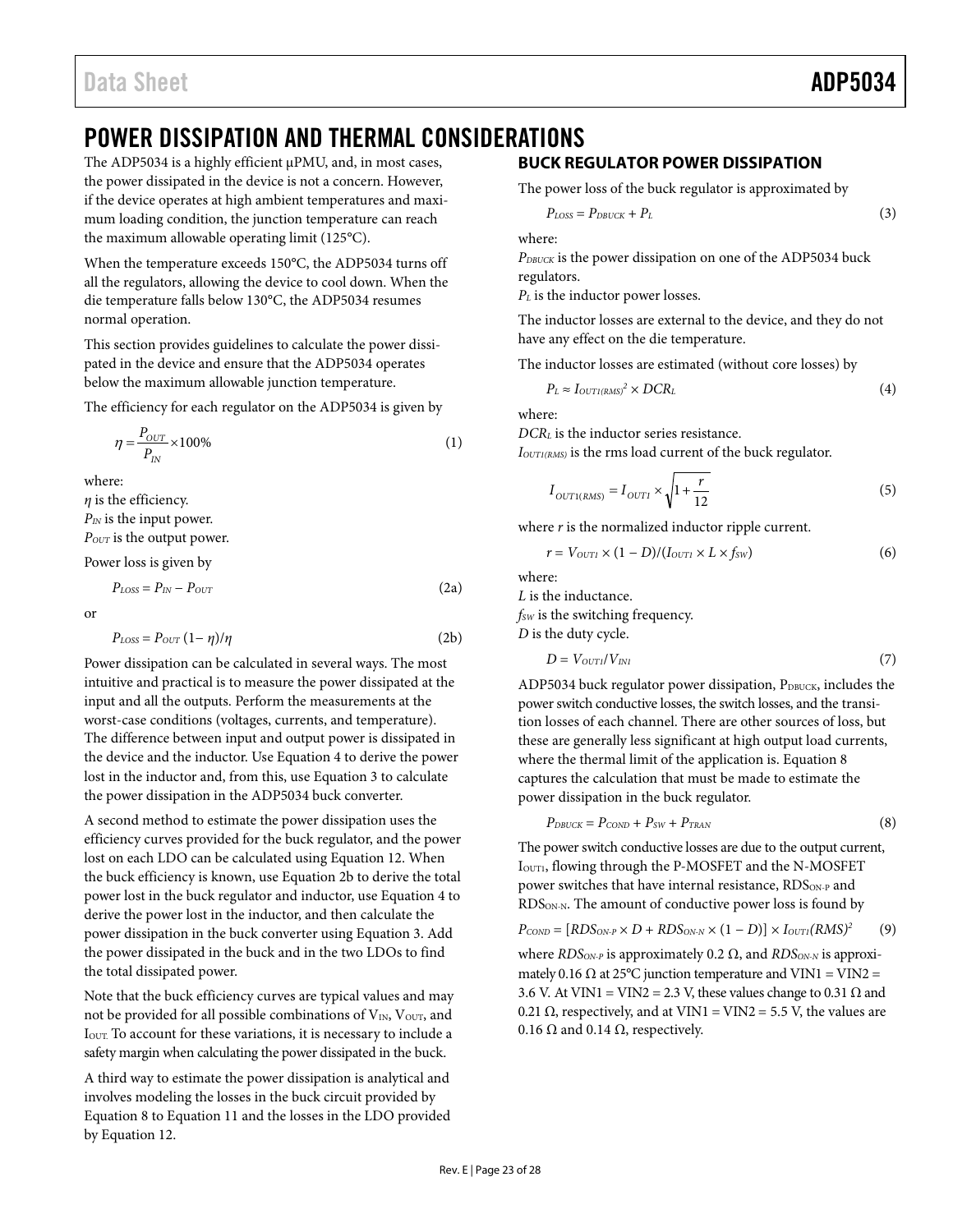# ADP5034 Data Sheet

Switching losses are associated with the current drawn by the driver to turn on and turn off the power devices at the switching frequency. The amount of switching power loss is given by

$$
P_{SW} = (C_{GATE-P} + C_{GATE-N}) \times V_{INI}^2 \times f_{SW}
$$
 (10)

where:

*CGATE-P* is the P-MOSFET gate capacitance. *CGATE-N* is the N-MOSFET gate capacitance.

For the ADP5034, the total of (*CGATE-P* + *CGATE-N*) is approximately 150 pF.

The transition losses occur because the P-channel power MOSFET cannot be turned on or off instantaneously, and the SW node takes some time to slew from near ground to near V<sub>OUT1</sub> (and from V<sub>OUT1</sub> to ground). The amount of transition loss is calculated by

$$
P_{\text{TRAN}} = V_{\text{IN1}} \times I_{\text{OUT1}} \times (t_{\text{RISE}} + t_{\text{FALL}}) \times f_{\text{SW}} \tag{11}
$$

where  $t_{RISE}$  and  $t_{FALL}$  are the rise time and the fall time of the switching node, SW. For the ADP5034, the rise and fall times of SW are in the order of 5 ns.

If the preceding equations and parameters are used for estimating the converter efficiency, it must be noted that the equations do not describe all of the converter losses, and the parameter values given are typical numbers. The converter performance also depends on the choice of passive components and board layout; therefore, a sufficient safety margin should be included in the estimate.

#### *LDO Regulator Power Dissipation*

The power loss of a LDO regulator is given by

$$
P_{DLDO} = [(V_{IN} - V_{OUT}) \times I_{LOAD}] + (V_{IN} \times I_{GND}) \tag{12}
$$

where:

*ILOAD* is the load current of the LDO regulator. *VIN* and *VOUT* are input and output voltages of the LDO, respectively.

*IGND* is the ground current of the LDO regulator.

Power dissipation due to the ground current is small and it can be ignored.

The total power dissipation in the ADP5034 simplifies to

$$
P_D = P_{DBUCK1} + P_{DBUCK2} + P_{DLDO1} + P_{DLDO2}
$$
 (13)

#### <span id="page-24-0"></span>**JUNCTION TEMPERATURE**

In cases where the board temperature,  $T_A$ , is known, the thermal resistance parameter,  $\theta_{JA}$ , can be used to estimate the junction temperature rise.  $T_J$  is calculated from  $T_A$  and  $P_D$  using the formula

$$
T_J = T_A + (P_D \times \theta_{JA})
$$
 (14)

Refer t[o Table 7](#page-7-3) for the thermal resistance values of the LFCSP and TSSOP packages. A very important factor to consider is that  $\theta_{JA}$  is based on a 4-layer 4 in  $\times$  3 in, 2.5 oz copper, as per JEDEC standard, and real applications may use different sizes and layers. It is important to maximize the copper used to remove the heat from the device. Copper exposed to air dissipates heat better than copper used in the inner layers. The exposed pad should be connected to the ground plane with several vias.

If the case temperature can be measured, the junction temperature is calculated by

$$
T_J = T_C + (P_D \times \theta_{JC}) \tag{15}
$$

where  $T_c$  is the case temperature and  $\theta_{\text{IC}}$  is the junction-to-case thermal resistance provided i[n Table 7.](#page-7-3)

When designing an application for a particular ambient temperature range, calculate the expected ADP5034 power dissipation  $(P_D)$  due to the losses of all channels by using the Equation 8 to Equation 13. From this power calculation, the junction temperature,  $T<sub>J</sub>$ , can be estimated using Equation 14.

The reliable operation of the converter and the two LDO regulators can be achieved only if the estimated die junction temperature of the ADP5034 (Equation 14) is less than 125°C. Reliability and mean time between failures (MTBF) are highly affected by increasing the junction temperature. Additional information about product reliability can be found from the *ADI Reliability Handbook*, which can be found at [www.analog.com/reliability\\_handbook](http://www.analog.com/reliability_handbook)*.*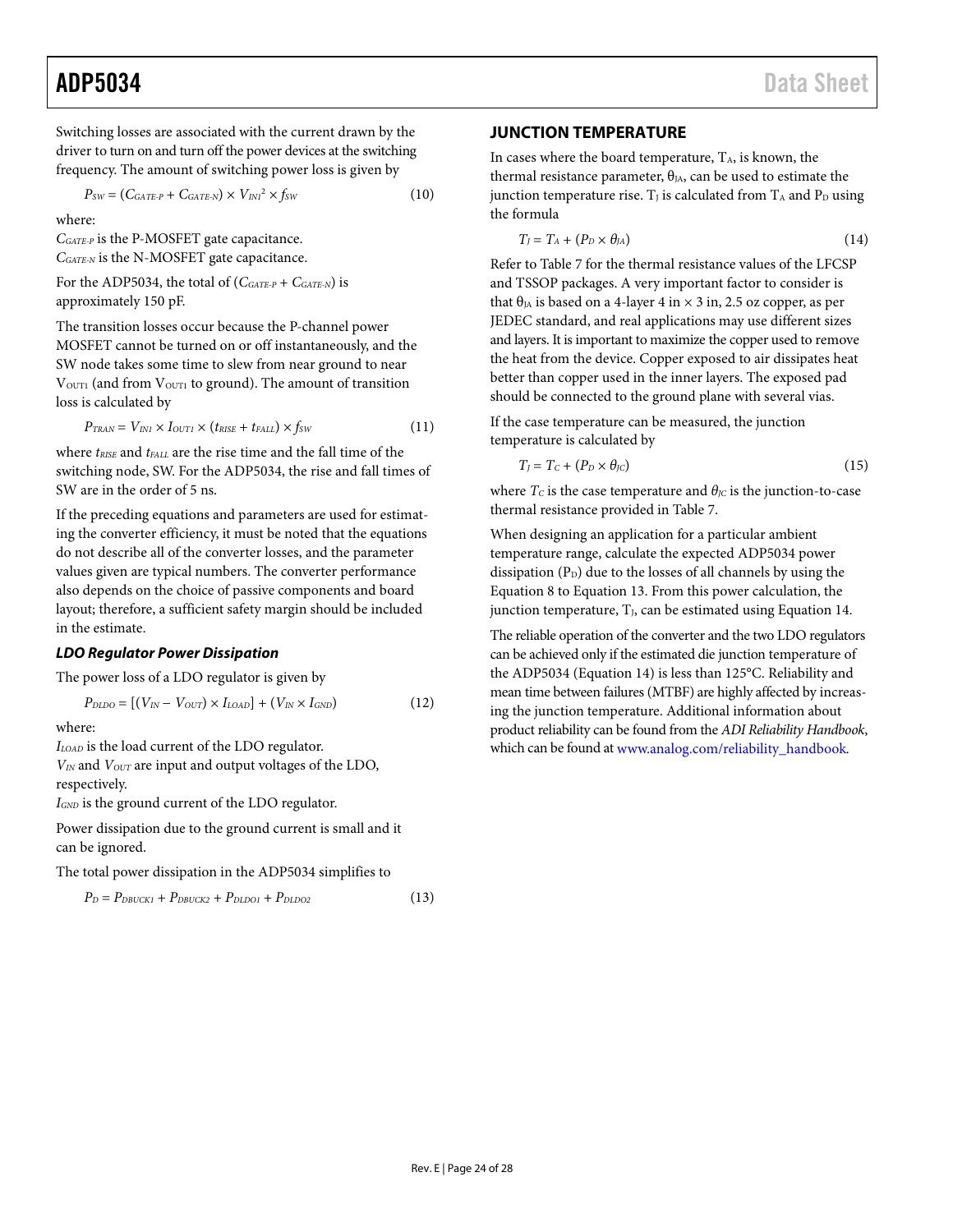# <span id="page-25-0"></span>PCB LAYOUT GUIDELINES

Poor layout can affect ADP5034 performance, causing electromagnetic interference (EMI) and electromagnetic compatibility (EMC) problems, ground bounce, and voltage losses. Poor layout can also affect regulation and stability. A good layout is implemented using the following guidelines. Also, refer to the [UG-271](http://www.analog.com/ug-271) and UG-439 user guide.

- Place the inductor, input capacitor, and output capacitor close to the IC using short tracks. These components carry high switching frequencies, and large tracks act as antennas.
- Route the output voltage path away from the inductor and SW node to minimize noise and magnetic interference.
- Maximize the size of ground metal on the component side to help with thermal dissipation.
- Use a ground plane with several vias connecting to the component side ground to further reduce noise interference on sensitive circuit nodes.
- Connect VIN1, VIN2, and AVIN together close to the IC using short tracks.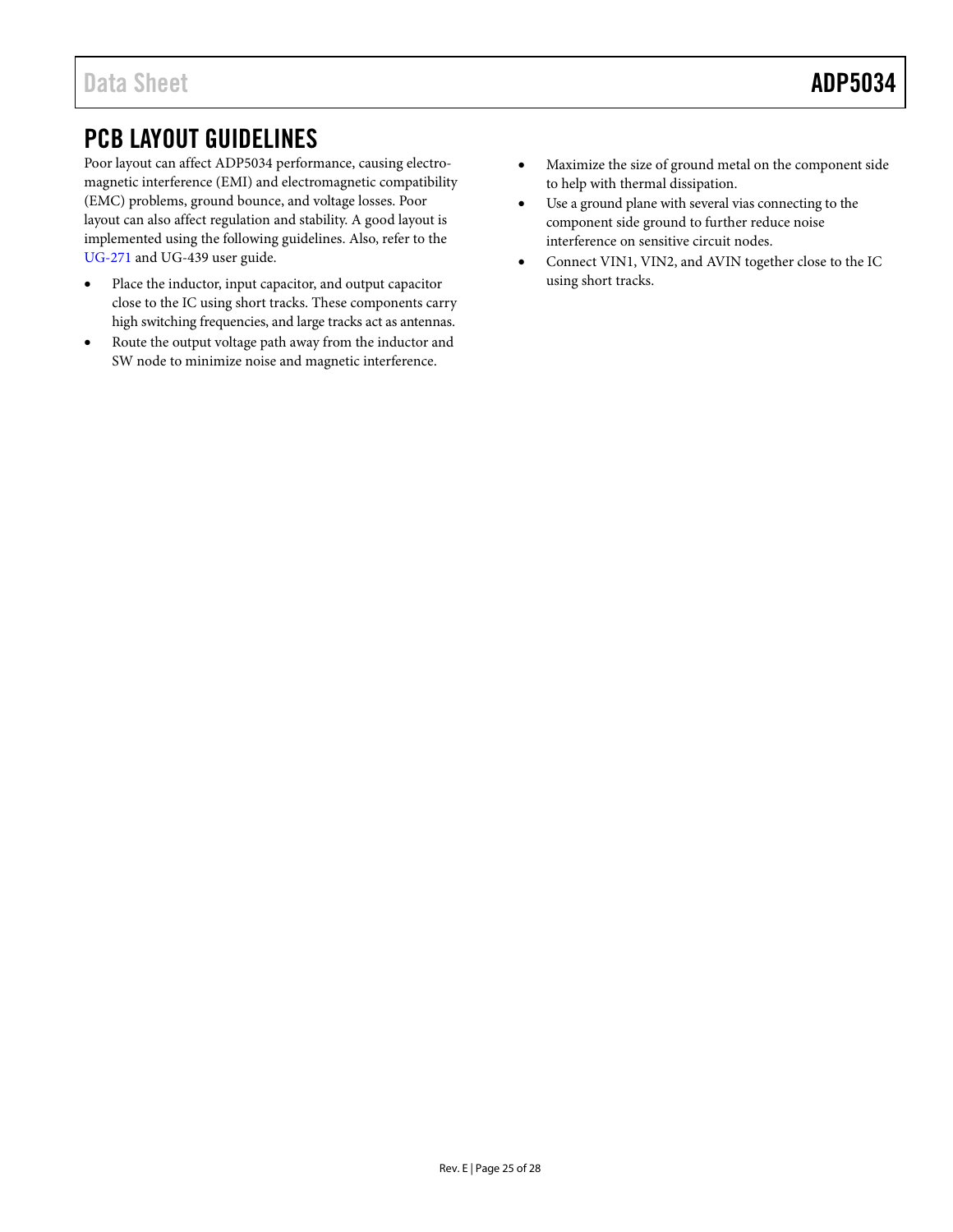# <span id="page-26-0"></span>TYPICAL APPLICATION SCHEMATICS



*Figure 53. ADP5034 Fixed Output Voltages with Enable Pins*



*Figure 54. ADP5034 Adjustable Output Voltages with Enable Pins*

## <span id="page-26-1"></span>**BILL OF MATERIALS**

**Table 13.** 

| Reference      | <b>Value</b>             | <b>Part Number</b> | <b>Vendor</b>         | <b>Package or Dimension (mm)</b> |
|----------------|--------------------------|--------------------|-----------------------|----------------------------------|
| $C_{AVIN}$     | $0.1 \mu F$ , X5R, 6.3 V | JMK105BJ104MV-F    | Taiyo-Yuden           | 0402                             |
| C3, C4, C7, C8 | µF, X5R, 6.3 V           | LMK105BJ105MV-F    | Taiyo-Yuden           | 0402                             |
| C1, C2         | 4.7 µF, X5R, 6.3 V       | ECJ-0EB0J475M      | Panasonic-ECG         | 0402                             |
| C5, C6         | 10 µF, X5R, 6.3 V        | JMK107BJ106MA-T    | Taiyo-Yuden           | 0603                             |
| L1, L2         | μH, 0.18 Ω, 850 mA       | BRC1608T1R0M       | Taiyo-Yuden           | 0603                             |
|                | μH, 0.085 Ω, 1400 mA     | LOM2MPN1R0NG0B     | Murata                | $2.0 \times 1.6 \times 0.9$      |
|                | μH, 0.09 Ω, 1500 mA      | LOM2HPN1R0MJ0L     | Murata                | $2.5 \times 2.0 \times 1.1$      |
|                | μH, 0.059 Ω, 900 mA      | EPL2014-102ML      | Coilcraft             | $2.0 \times 2.0 \times 1.4$      |
|                | μH, 0.086 Ω, 1350 mA     | <b>MDT2520-CN</b>  | Toko                  | $2.5 \times 2.0 \times 1.2$      |
| IC1            | Four-regulator micro PMU | ADP5034            | <b>Analog Devices</b> | 24-lead LFCSP                    |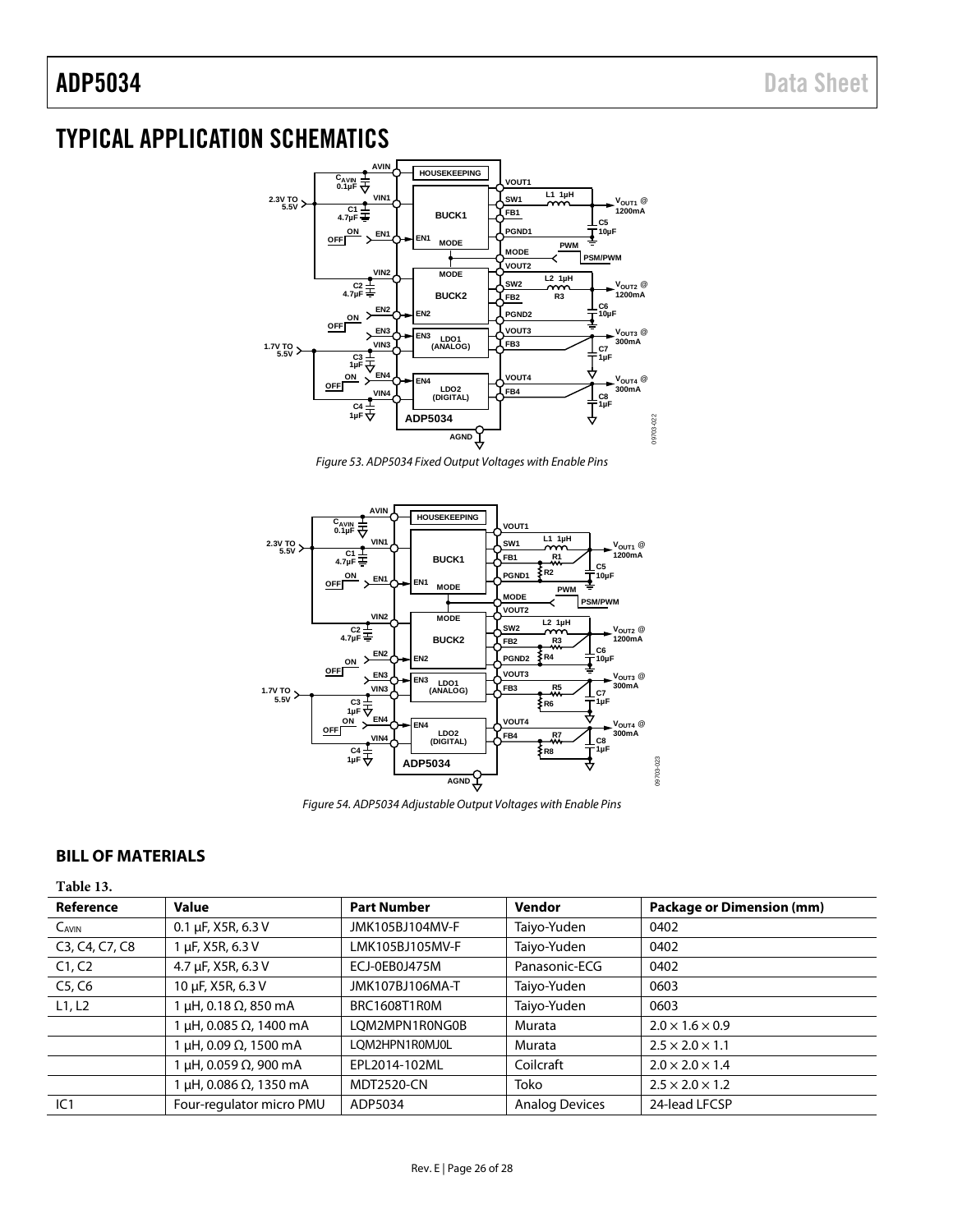# <span id="page-27-0"></span>OUTLINE DIMENSIONS



Figure 55. 28-Lead Thin Shrink Small Outline with Exposed Pad Package [TSSOP\_EP] 9.7 mm × 6.4 mm Body, (RE-28-1) Dimensions shown in millimeters